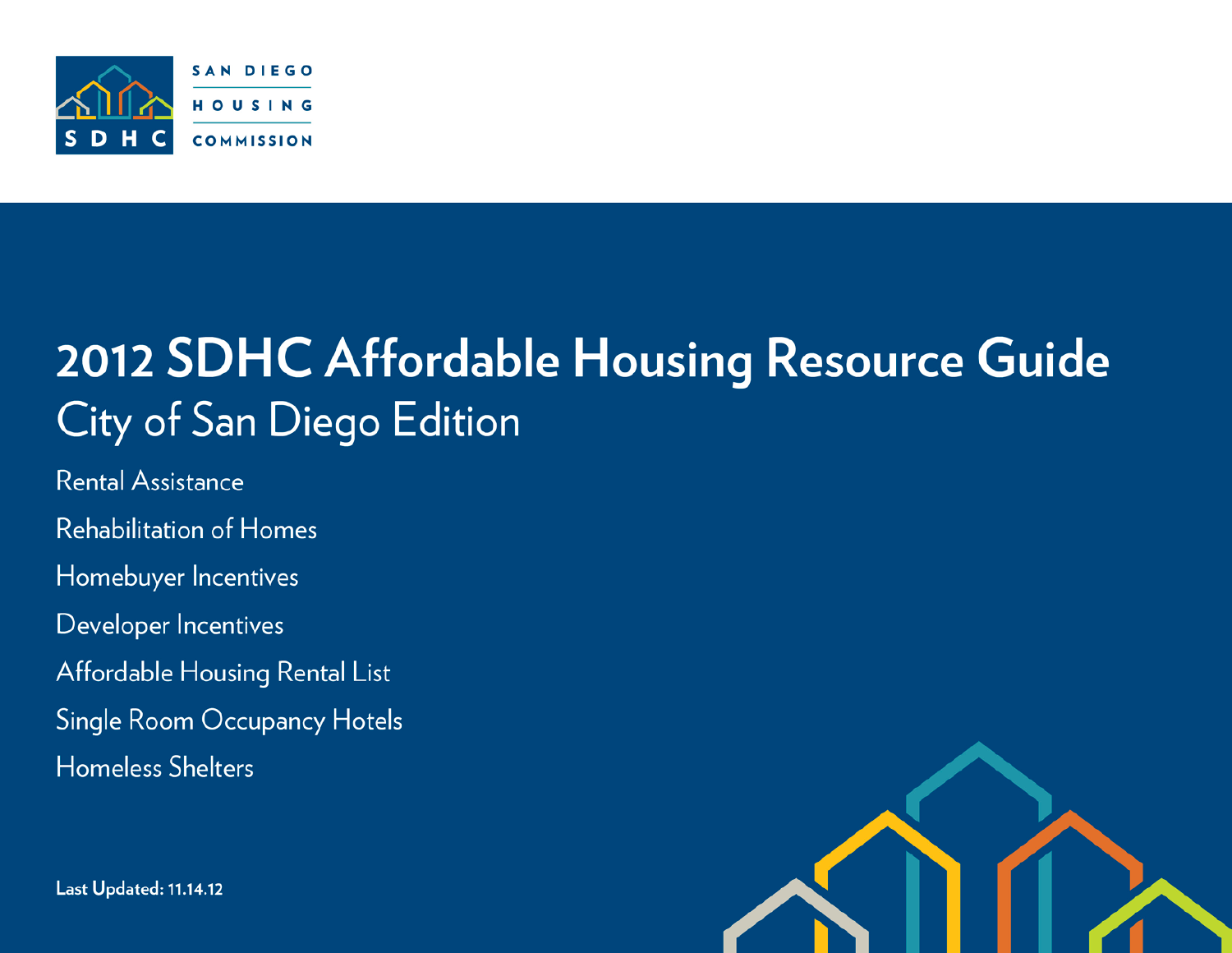### **Table of Contents**



### Page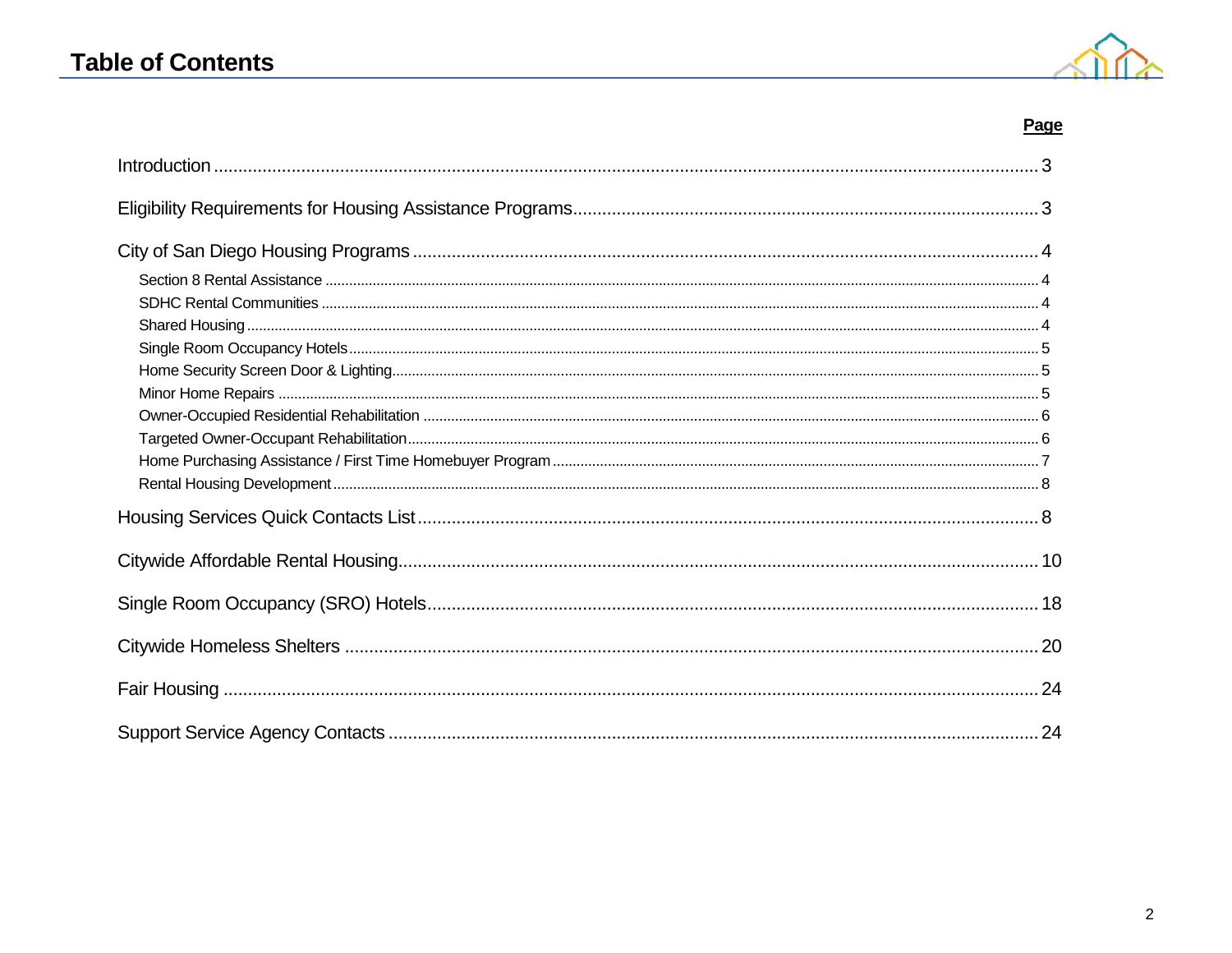

### **INTRODUCTION**

The Federal government, through the U.S. Department of Housing and Urban Development (HUD), funds housing programs operated by cities and counties. Two of the programs help lowincome families afford a home – the Housing Choice Voucher (Section 8) rental assistance program and publicly owned housing.

There are also apartment complexes offering rents below market rates. That list is included on page 10. While most of these rental units have a waiting list, they tend to be shorter than the waiting list for federal rental assistance and public housing.

This directory includes information about housing rehabilitation, shared housing facilities, home purchasing assistance, and emergency shelters. It also contains information and phone numbers regarding resources in the City of San Diego, the County of San Diego, and 18 cities.

### **ELIGIBILITY REQUIREMENTS FOR HOUSING ASSISTANCE PROGRAMS**

### **Geography**

Eligibility for housing programs depends upon your income, where you live, and any adjustments in income limits as required by HUD.

If you live in the City of San Diego, you may be eligible to participate in programs administered by the San Diego Housing Commission (SDHC). See page 4.

If you live in unincorporated areas of San Diego County, or in the cities of Coronado, Del Mar, Imperial Beach, Lemon Grove, Poway, San Marcos or Solana Beach, you may be eligible to participate in the County's housing programs. See page 8.

If you live in the County of San Diego, but not in the City of San Diego or any of the cities listed above, you may qualify for help through the County's Department of Housing and Community Development (visit [www.sdcounty.ca.gov/sdhcd](http://www.sdcounty.ca.gov/sdhcd) for more information).

#### **Income**

The programs in this guide help families with a broad range of income levels. Most are restricted to families with incomes at or below 80 percent of the Area Median Income (as adjusted by HUD) but many are restricted to even lower incomes.

### **Rental Apartments**

The apartments in this guide also differ in income eligibility. Please contact the apartment manager directly for information on rents and income requirements. Other requirements are listed in the "Clientele" column of the Citywide Affordable Rental Housing chart on page 10.

### **Shelters**

For information on homeless shelters, please turn to the Citywide Homeless Shelters chart on page 20. Check the "Clientele" and "Special Needs" columns of the table to see if you are eligible.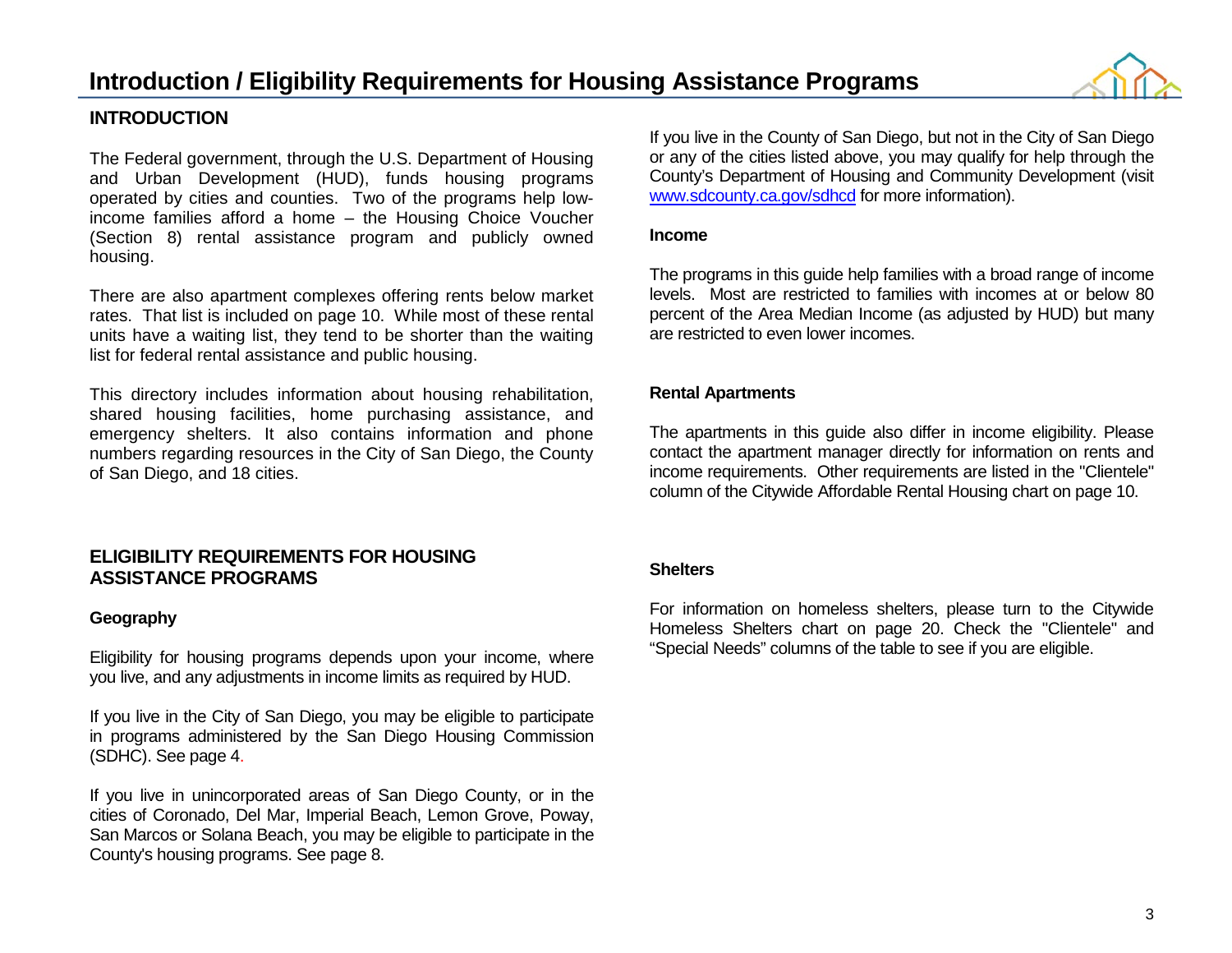

### **Program Specific Guidelines**

| 2012 San Diego County program income limits based on<br><b>HUD-adjusted Area Median Income (AMI)*</b> |                                                                                              |                                                                                              |                                                                                              |                                                                                               |                                                                                                 |  |  |  |  |  |
|-------------------------------------------------------------------------------------------------------|----------------------------------------------------------------------------------------------|----------------------------------------------------------------------------------------------|----------------------------------------------------------------------------------------------|-----------------------------------------------------------------------------------------------|-------------------------------------------------------------------------------------------------|--|--|--|--|--|
| Family<br><b>Size</b>                                                                                 | $50\%$ of<br>AMI<br><b>Very-Low</b><br><b>Income</b>                                         | $60%$ of<br>AMI<br>Low<br><b>Income</b>                                                      | $80%$ of<br>AMI<br><b>Moderate</b><br><b>Income</b>                                          | 100% of<br>AMI<br><b>Moderate</b><br><b>Income</b>                                            | 120% of<br><b>AMI</b><br><b>Moderate</b><br><b>Income</b>                                       |  |  |  |  |  |
| $\overline{2}$<br>3<br>4<br>5<br>6<br>8                                                               | \$28.150<br>\$32,150<br>\$36.150<br>\$40.150<br>\$43.400<br>\$46,600<br>\$49.800<br>\$53,000 | \$33.780<br>\$38,580<br>\$43,380<br>\$48.180<br>\$52,080<br>\$55,920<br>\$59.760<br>\$63,600 | \$45,000<br>\$51,400<br>\$57,850<br>\$64,250<br>\$69,400<br>\$74.550<br>\$79.700<br>\$84.850 | \$53.150<br>\$60,700<br>\$68,300<br>\$75,900<br>\$81.950<br>\$88,050<br>\$94.100<br>\$100.200 | \$63,750<br>\$72,900<br>\$82,000<br>\$91.100<br>\$98,400<br>\$105,700<br>\$112.950<br>\$120,250 |  |  |  |  |  |

\*Note: Income limits for all programs are subject to change; programs with income limits, 80 percent AMI and below are based on a HUDadjusted formula.

### **CITY OF SAN DIEGO HOUSING PROGRAMS To qualify, you must live or work in the City of San Diego.**

### **Housing Choice Voucher (Section 8) Rental Assistance Program**

The Housing Choice Voucher program provides rent subsidies to lower-income and special needs households. Their housing costs are 30 to 40 percent of their adjusted monthly household income. Participants in the program are responsible for finding a housing unit that complies with program guidelines. The federal program is administered by SDHC on behalf of HUD. SDHC inspects all assisted units to ensure they are in decent, safe, and sanitary condition.

### **Eligibility**

To qualify, applicants must be a very low-income family or a single person who is a senior citizen (62 or older), disabled, a U.S. veteran, or homeless person with a disability.

*Income—*Gross household annual gross income must be at or below 80 percent of San Diego's Area Median Income (AMI).

### **Contact**

For the application and waiting list information recording, call 619.578.7305 (English) or 619.578.7306 (Spanish) or 619.578.7307 (Vietnamese). Online application: [www.sdhc.org](http://www.sdhc.org/)

*Note: The waiting list for the SDHC Housing Choice Voucher program is eight to nine years long.*

### **SDHC Rental Communities**

SDHC owns and manages 2,255 rental housing units throughout the City of San Diego. These well-maintained apartments provide affordable housing for low-income families, senior citizens and disabled persons.

To see the list of vacant units, go to [www.sdhc.org](http://www.sdhc.org/) and click "Rent an Apartment from Us."

### **Eligibility**

To qualify, applicants must be a senior citizen (62 or older), have a disability or be homeless, displaced by government action and/or a very low-income family.

*Income—*Gross household annual income must be at or below 50 percent or 80 percent of AMI, depending on the rental building. Contact property managers for additional details.

### **Contact**

For application and waiting list information recording, call 619.578.7305 (English) or 619.578.7306 (Spanish) or 619.578.7307 (Vietnamese).

*Note: The waiting list for SDHC Rental Communities is two to three years long (depending on bedroom size). The wait for four or five bedrooms is considerably longer.*

### **Shared Housing Program**

The Shared Housing Program matches persons in need of low-cost housing with residents who have space in their homes to share. Home providers supply a private bedroom, shared common space and utilities in exchange for the home seeker's contribution of services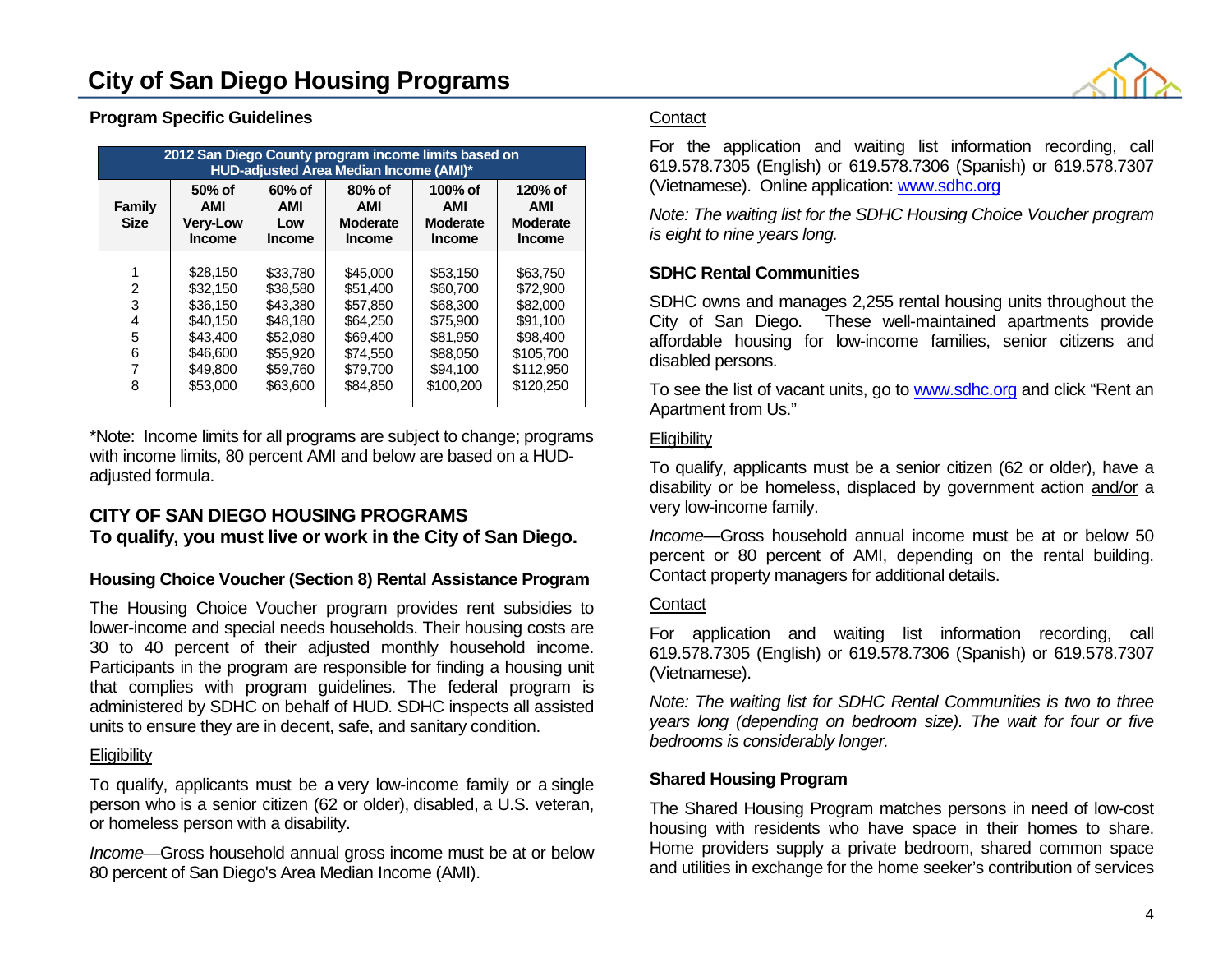### **City of San Diego Housing Programs**



or low rent. This program is funded by SDHC and is operated by ElderHelp of San Diego, a nonprofit agency.

### **Eligibility**

Must be English speaking. Must meet the HUD low-, very-low or extremely-low-income requirement (under \$29,000). Must be over 18.

### **Contact**

Call ElderHelp of San Diego at 619.284.9281 for information on the Shared Housing Program.

### **Single Room Occupancy (SRO) Hotels**

Single Room Occupancy (SRO) hotels are single room units with a bed, small refrigerator and microwave. These units usually do not require security deposits or first and last months' rent, and have lower rents. Refer to page 18 for a list of SRO hotels in the City of San Diego.

### **Contact**

Call or visit SRO hotels directly (contacts listed on pages 18-19).

### **Home Security Screen Door and Lighting**

The Home Security Screen Door and Lighting Program funds the installation of free security screen doors and exterior lighting to owneroccupied households. Preference is given to seniors (62 years or older) and disabled persons. The San Diego and Imperial Counties Labor Council administers this program.

### **Eligibility**

*Geography—*Must live in targeted zip codes of City of San Diego: Portions of 92101, 92102, 92103, 92104, 92105, 92108, 92109, 92110, 92113, 92114, 92115, 92117, 92123. 92139.

*Income—*Households' annual gross income must be at or below 80 percent of AMI. See chart on page 4 for income guidelines.

### **Contact**

Call San Diego and Imperial Counties Labor Council at 619.283.5411 for information on this program.

### **Minor Home Repairs**

The Minor Home Repairs Program provides limited home repair and some materials to very-low income, seniors (62 years or older), and disabled homeowners. SDHC contracts with three agencies to administer this program.

### **Minor Home Repairs Program**

**Geographic Eligibility & Contact Information**

#### **JFS Fix It Service - 858.637.3354** Geography—Call JFS for service areas.

#### **MAAC Project - 619.409.7588**

(Available to both homeowners and renters)

Geography—For City of San Diego residents south of Highway 94 in zip codes 92102, 92113, 92114, 92139, 92154, 92173

#### **San Diego Gas & Electric Energy Savings Assistance Program - 866.597.0597**

Geography—You must live in San Diego County

### **Eligibility**

Geography—Please refer to the chart above for geographic eligibility and contact information.

Income—Household's annual gross income must be at or below 50 percent of AMI. See chart on page 4 for income guidelines.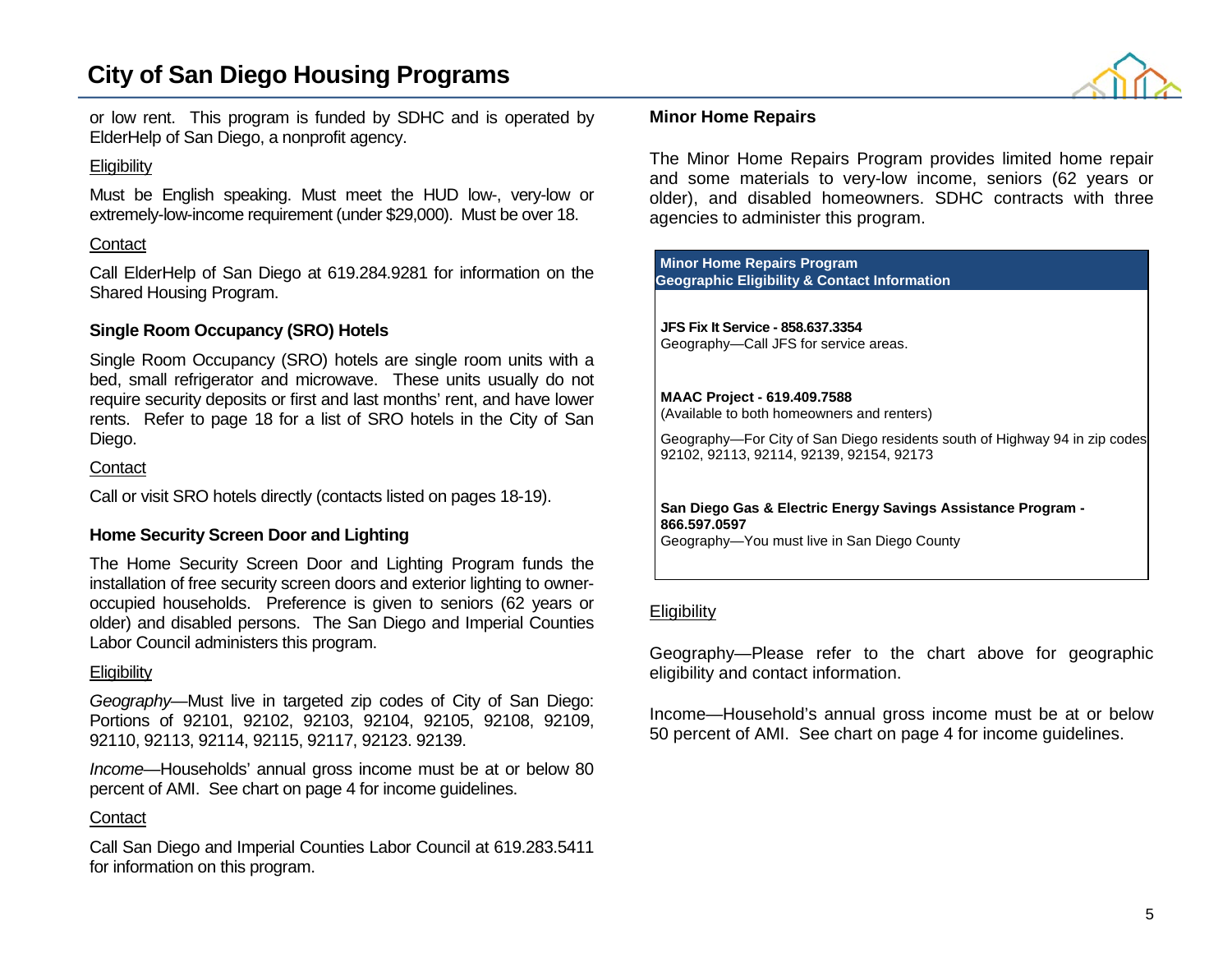### **City of San Diego Housing Programs**

### **Owner-Occupied Residential Rehabilitation**

The following programs are administered by SDHC for the City of San Diego and provide loans for the repair of owner-occupied homes and grants for the repair of mobile homes.

Four types of assistance are available to eligible applicants.

### **One Percent (1%) Deferred Payment Loans**

Deferred payment loans are offered at one percent simple interest for one- to four-unit owner-occupied properties. Loans of up to \$35,000 for single-unit properties and \$50,000 for two- to four-unit properties are available and require full principal with interest repayment upon resale, refinance or further loans against the property, or after thirty (30) years, whichever occurs first.

### **No Interest (0%) Deferred Payment Loans**

Single unit owner-occupants may qualify for zero percent deferred payment loans of up to \$20,000. No monthly payments are required and no interest is accrued. Owner must repay entire principal amount upon resale, refinance, rental or further loans against the property. This type of loan can be used only once and cannot be used in conjunction with the one percent deferred loans described above.

### **Mobile Home Repair Grants**

One-time non-repayable grants of up to \$5,500 are available to owner-occupants of mobile homes for the elimination of health and safety hazards.

### **Lead-based Paint Hazard Reduction Grants**

Owner-occupied or rental properties constructed prior to 1979 which have children under six years of age either residing or frequently visiting (six hours per week) and which are found to have lead-based paint hazards may be eligible for grants for remediation work of up to \$10,000 for a single family unit and \$5,000 per multi-family unit, with an additional \$5,000 available for common areas. These grants may be combined with other housing rehabilitation loans.

### **Eligibility**

Geography—Must live in the City of San Diego.

Value—A single-family residence must be valued under \$496,375.

Income—All owner-occupied programs except zero-interest loans and mobile home grants are restricted to applicants with incomes at or below 80 percent of AMI. For zero-interest loans and mobile home grants, household income may not exceed 60 percent of the AMI. See chart on page 4 for income guidelines.

### **Contact**

Call 619.578.7521 for more information on the Citywide Rehabilitation Program.

### **Targeted Owner-Occupant Rehabilitation**

Housing Enhancement Loan Programs (HELP) are available for one- or two-unit residential properties in targeted Redevelopment Project Areas in the City of San Diego consisting of City Heights, College Grove, Crossroads, Grantville, Linda Vista, North Park, San Ysidro and Southeast San Diego. To qualify, the owner must reside in the property that will be renovated.

• Housing Enhancement Loans range from \$20,000 to \$30,000 depending upon the specific Redevelopment Project Area. They are available to one- and two-unit residential properties whose owner-occupants gross household income does not exceed 100 percent AMI. The loan is deferred at 3 percent simple interest and forgivable over a 10-year period, conditioned on continued owner-occupancy and no further loan encumbrances. If sold or encumbered within the first five years, the borrower would repay full loan amount plus three percent simple interest per year. In years 6 through 10, 20 percent of the principal will be forgiven each year.

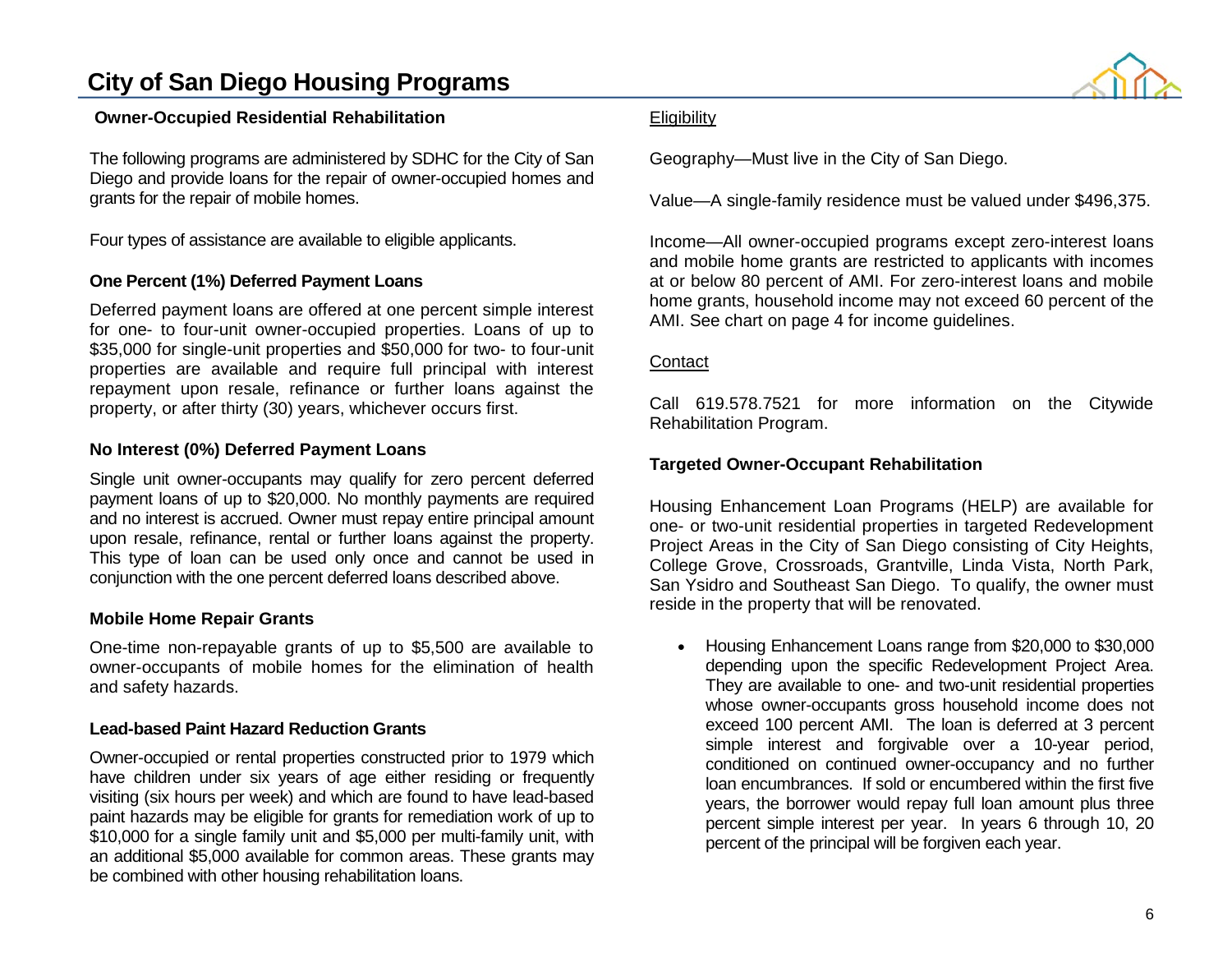### **City of San Diego Housing Programs**

### **Contact**

Call 619.578.7521 for more information on the Targeted Owner-Occupant Rehabilitation programs.

### **Home Purchasing Assistance / First Time Homebuyer Program**

### **Mortgage Credit Certificate Program (MCC)**

First-time homebuyers purchasing houses or condominiums within the City of San Diego can receive a tax credit equal to either 15 or 20 percent of the mortgage interest they pay each year on their federal income taxes. This increases their income, which helps them make their monthly mortgage payment and qualify for a larger first mortgage. Buyers apply through a participating lender. In certain targeted census tracts, income and purchase price limits are higher, and first-time buyer status is waived.

| <b>MCC Purchase Price Limits</b>     |              |                      |  |  |  |  |  |  |  |
|--------------------------------------|--------------|----------------------|--|--|--|--|--|--|--|
|                                      | Non-Targeted | <b>Targeted Area</b> |  |  |  |  |  |  |  |
| House Type                           | Area         |                      |  |  |  |  |  |  |  |
| New/Resale                           | \$635,696    | \$776,961            |  |  |  |  |  |  |  |
| <b>MCC Income Eligibility Limits</b> |              |                      |  |  |  |  |  |  |  |
|                                      | Non-Targeted | <b>Targeted Area</b> |  |  |  |  |  |  |  |
| <b>Family Size</b>                   | Area         |                      |  |  |  |  |  |  |  |
| 1-2 Persons                          | \$74,900     | \$89,900             |  |  |  |  |  |  |  |
| 3+ Persons                           | \$86,135     | \$104,860            |  |  |  |  |  |  |  |

### **Eligibility**

Geography – Must purchase in the City of San Diego.

Buyer must occupy the property.

Visit our website a[t www.sdhc.org](http://www.sdhc.org/) and click *First Time Homebuyers* for more information.

### **Closing Cost Assistance Grant**

Under the City of San Diego's First Time Homebuyer Program, a buyer also can apply for a recoverable grant equal to four percent of the purchase price, not to exceed \$15,000, to be used toward closing cost assistance. The grant is recoverable if the buyer sells or rents the home within the first six years. It is available only with first mortgages without a balloon payment. First-time homebuyers must apply through the participating lender providing the first mortgage.

### **Eligibility**

Geography – Must purchase in the City of San Diego.

Buyer must occupy the property.

Income – Household's annual gross income must be at or below 80 percent of AMI. See chart on page 4 for income guidelines.

Visit our website a[t www.sdhc.org](http://www.sdhc.org/) and click *First Time Homebuyers* for more information*.*

### **Deferred Payment Loan Program**

This program is available to qualified first-time homebuyers earning 80 percent or less of the AMI, as adjusted for family size. This program can help a buyer purchase a home in the City of San Diego by providing a second trust deed loan. The loans carry an interest rate of three percent interest and require no monthly payments of principal or interest until the buyer sells the home or the end of 30 years. The loan term is 30 years. The maximum loan amount is 17 percent of the purchase price or appraised value, whichever is less. Buyer must have adequate income and an acceptable credit history, plus sufficient funds available for a minimum down payment of three percent and closing costs. Also, buyer is required to attend an eighthour homebuyer education workshop. Maximum purchase price or appraised value is \$394,250. First-time homebuyers should apply through the participating lender providing the first mortgage.

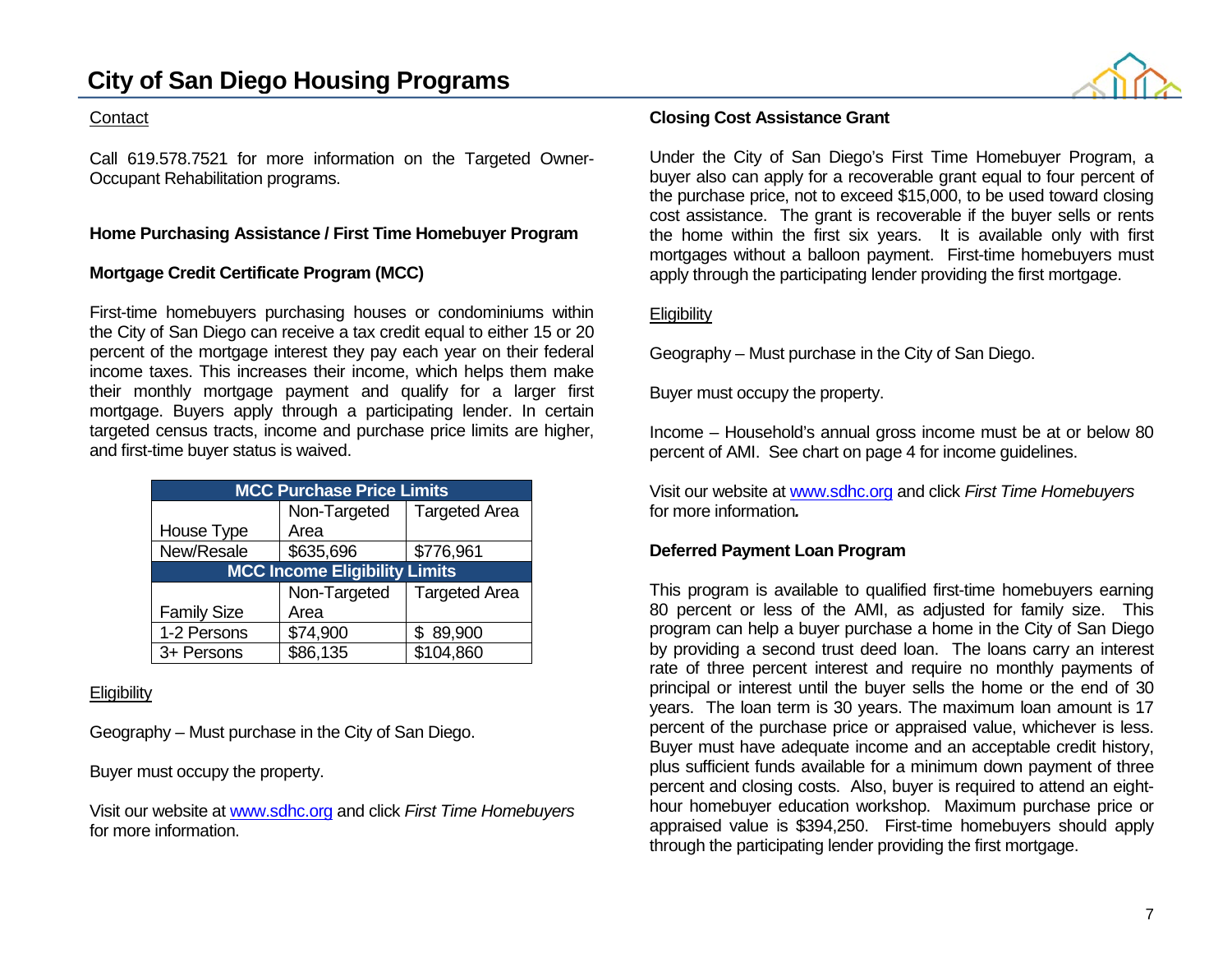### **City of San Diego Housing Programs / Housing Services Quick Contacts List**

### **Eligibility**

Geography – Must purchase in the City of San Diego.

Buyer must occupy the property.

Income – Household's annual gross income must be at or below 80 percent of AMI. See chart on page 4 for income guidelines.

Visit our website a[t www.sdhc.org](http://www.sdhc.org/) and click *First Time Homebuyers* for more information*.*

### **Rental Housing Development**

The San Diego Housing Commission works in partnership with forprofit and nonprofit developers to build affordable rental housing complexes throughout the City of San Diego. Target populations are extremely low-, very low-, and low-income households including families, seniors, and special needs populations.

### **Eligibility**

Geography -- All projects must be located in the City of San Diego.

Visit our website a[t www.sdhc.org](http://www.sdhc.org/) and click *First Time Homebuyers* for more information.

### **Housing Services Quick Contact List**

| <b>Services</b>       | <b>General</b><br><b>Program</b><br><b>Assistance</b> | <b>Home Purchasing</b><br><b>Assistance</b> | <b>Minor Home</b><br><b>Repair &amp; Home</b><br><b>Security</b> | <b>Mobile home</b><br><b>Park Ownership</b> | Rental<br><b>Assistance</b> | <b>Residential</b><br><b>Rehabilitation -</b><br>homes &<br>mobile homes | <b>Residential</b><br><b>Rehabilitation -</b><br>rental property | <b>Shared Housing</b>    |
|-----------------------|-------------------------------------------------------|---------------------------------------------|------------------------------------------------------------------|---------------------------------------------|-----------------------------|--------------------------------------------------------------------------|------------------------------------------------------------------|--------------------------|
| Carlsbad              | 760.434.2810                                          | 858.292.3300                                |                                                                  |                                             | 760.434.2810                |                                                                          |                                                                  |                          |
| <b>Chula Vista</b>    | 619.585.5722                                          | 619.585.5722                                | 619.476.7055<br>619.585.5722                                     |                                             | 858.694.4801                | 619.585.5722                                                             |                                                                  |                          |
| Coronado              | 858.694.4885                                          | 858.292.3300                                |                                                                  |                                             | 858.694.4801                | 858.694.4823                                                             | 858.694.4823                                                     | 619.422.6876             |
| Del Mar               | 858.755.9313                                          | 858.292.3300                                |                                                                  |                                             | 858.792.7565                | 858.694.4823                                                             | 858.694.4823                                                     | 858.792.7565             |
| El Cajon              | 619.441.1710                                          | 619.441.1710<br>858.292.3300                |                                                                  |                                             | 858.694.4801                | 619.441.1710                                                             |                                                                  |                          |
| <b>Encinitas</b>      | 760.633.2723                                          | 760.633.2724<br>858.292.3300                |                                                                  |                                             | 760.633.2723                | 858.694.4823                                                             |                                                                  |                          |
| <b>Escondido</b>      | 760.839.4841                                          | 760.839.4532<br>858,292,3300                | 760.839.4516                                                     |                                             | 858.694.4801                | 760.839.4841                                                             |                                                                  | 760.726.4900<br>Ext. 224 |
| <b>Imperial Beach</b> | 858.694.4885                                          | 858.292.3300                                |                                                                  |                                             | 858.694.4801                | 858.694.4823<br>No mobile home<br>program                                | 858.694.4823                                                     | 619.422.6876             |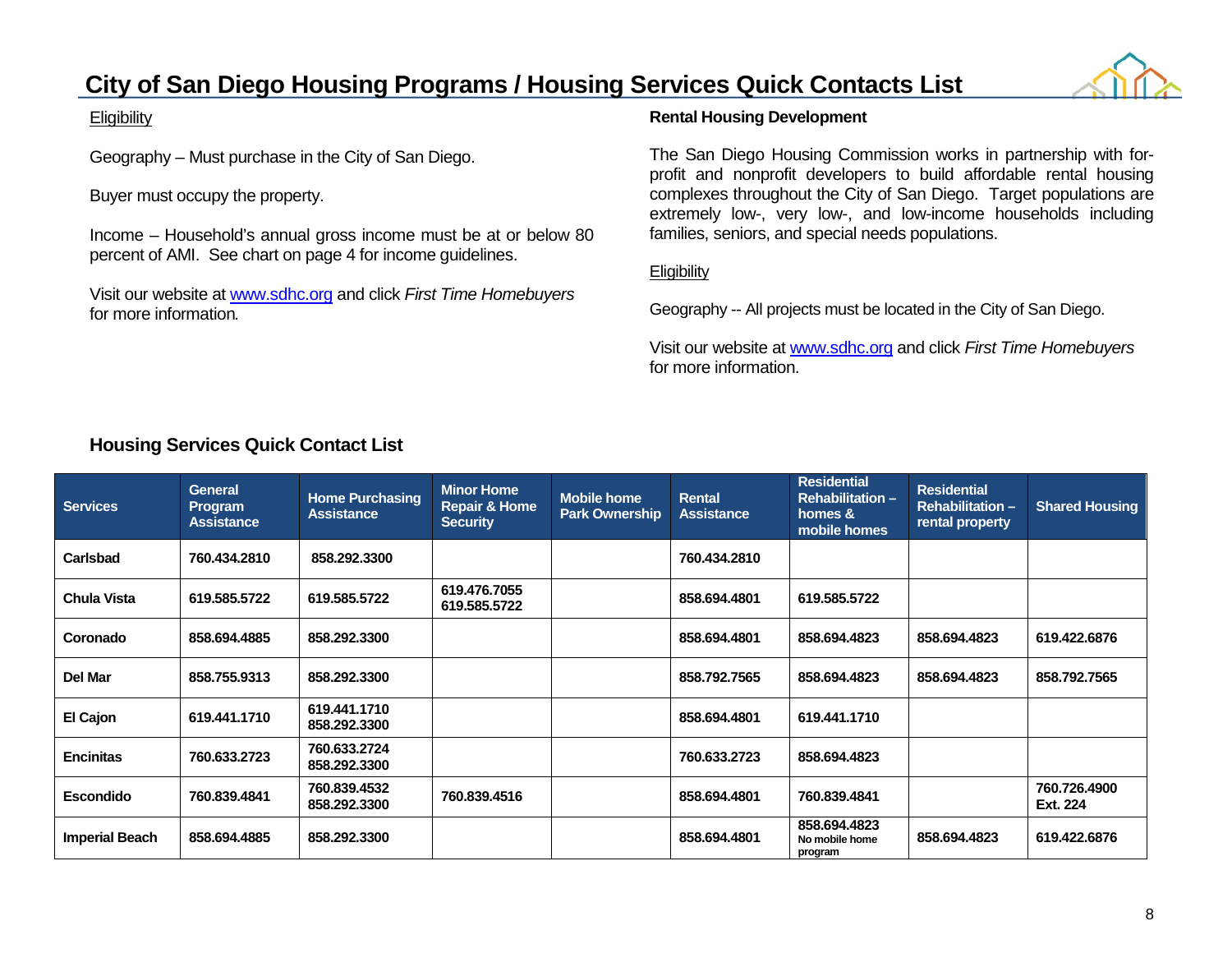### **Housing Services Quick Contacts List**



| <b>Services</b>                         | <b>General</b><br>Program<br><b>Assistance</b> | <b>Home Purchasing</b><br><b>Assistance</b>       | <b>Minor Home</b><br><b>Repair &amp; Home</b><br><b>Security</b> | <b>Mobile home</b><br><b>Park Ownership</b> | <b>Rental</b><br><b>Assistance</b>                       | <b>Residential</b><br><b>Rehabilitation -</b><br>homes &<br>mobile homes | <b>Residential</b><br><b>Rehabilitation -</b><br>rental property | <b>Shared Housing</b>                                                                                        |
|-----------------------------------------|------------------------------------------------|---------------------------------------------------|------------------------------------------------------------------|---------------------------------------------|----------------------------------------------------------|--------------------------------------------------------------------------|------------------------------------------------------------------|--------------------------------------------------------------------------------------------------------------|
| La Mesa                                 | 619.667.1192                                   | 619.667.1192<br>858.292.3300                      | 619.667.1192                                                     |                                             | 858.694.4801                                             | 619.667.1192                                                             |                                                                  | 619.442.3281                                                                                                 |
| <b>Lemon Grove</b>                      | 619.825.3800                                   | 858.292.3300                                      |                                                                  |                                             | 858.694.4801                                             | 858,694,4823                                                             | 858.694.4823                                                     | 619.442.3281                                                                                                 |
| <b>National City</b>                    | 619.336.4250                                   | 619.336.4250<br>858.292.3300                      |                                                                  |                                             | 619.336.4250                                             | 619.336.4250                                                             |                                                                  |                                                                                                              |
| <b>Oceanside</b>                        | 760.435.3360                                   | 760.435.3360                                      |                                                                  | 760.435.3360                                | 760.435.3360                                             | 760.435.3360                                                             |                                                                  | 760.757.0118                                                                                                 |
| Poway                                   | 858.668.4555                                   | 858.292.3300                                      |                                                                  |                                             | 858.694.4801                                             | 858.679.4275                                                             | 858.694.4823                                                     | 858.748.9675                                                                                                 |
| <b>San Diego City</b>                   | 619.231.9400<br>(SDHC general info)            | 619.578.7302<br>(Recorded information)            | 619.578-7521<br>(SDHC general info)                              |                                             | 619.578.7305 Eng<br>619.578.7306 Spn<br>619.578.7307 Vtn | 619,578,7521                                                             | 619,578,7521                                                     | 619,284,9281                                                                                                 |
| San Diego<br>County<br>(Unincorporated) | 858.694.4885                                   | 858.292.3300                                      | 760.737.8640                                                     |                                             | 858.694.4801                                             | 858).694.4823                                                            | 858.694.4823                                                     | 619.422.6876<br>(So. Bay)<br>619.442.3281<br>(East County)<br>760.726.4900<br><b>Ext 224</b><br>(No. County) |
| <b>San Marcos</b>                       | 619.258.4100<br>Ext. 133                       | 619.258.4100<br>Ext. 133<br>858.292.3300          | 619.476.7055                                                     |                                             | 858.694.4801                                             | 619.258.4100<br>Ext. 133                                                 |                                                                  |                                                                                                              |
| <b>Santee</b>                           | 619,258,4100<br><b>Ext 133</b>                 | 619.258.4100<br><b>Ext 133 or</b><br>858.292.3300 |                                                                  |                                             | 858.694.4890                                             | 619.258.4100<br><b>Ext 133</b>                                           |                                                                  |                                                                                                              |
| Solana Beach                            | 858.694.4885                                   | 858.292.3300                                      | 858.694.4885                                                     | 858.694.4877                                | 858.694.4801                                             | 858.694.4823                                                             | 858.694.4823                                                     |                                                                                                              |
| <b>Vista</b>                            | 760.639.6191                                   | 760.639.6191<br>858.292.3300                      |                                                                  |                                             | 858.694.4801                                             | 760.639.6191                                                             |                                                                  | 760.726.4900                                                                                                 |

Many jurisdictions, including the City and County of San Diego, also offer incentives and loans to developers for the development of affordable housing. In addition, several local jurisdictions and numerous non-profit organizations offer transitional housing programs, emergency shelters and affordable housing units. For more information, see the Citywide Affordable Housing Inventory (page 10), the listing of SRO Hotels (page 18) and the Homeless Shelter Inventory (page 20).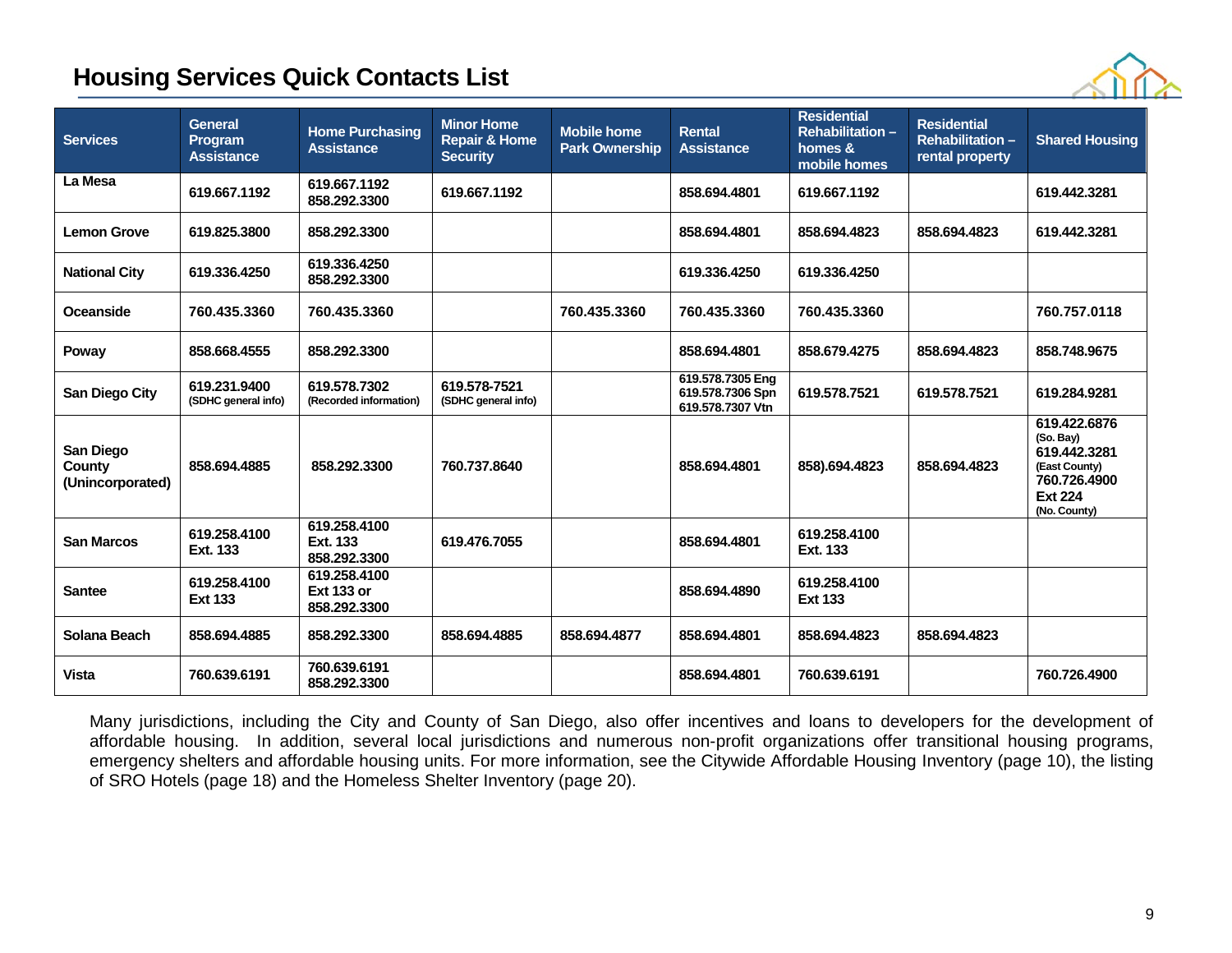

### **CITYWIDE AFFORDABLE RENTAL HOUSING**

This list provides information on housing complexes in San Diego County where some or all of the housing units are affordable for lower income households. The "Unit's" column shows the housing units in the apartment complex that have affordable rents. You will need to contact the housing complexes for specific information on rents, income requirements, or vacancies. Handicapped accessible units may or may not be affordable. Complexes have different income restrictions. Most listings have waiting lists.

| <b>Apartments</b>                             | <b>Address</b>              | Zip<br>Code | <b>Contact</b> | <b>Bed</b><br>rooms | Handi-<br>capped<br><b>Access</b><br>ible | <b>Units</b> | <b>Clientele</b>      |  |  |  |
|-----------------------------------------------|-----------------------------|-------------|----------------|---------------------|-------------------------------------------|--------------|-----------------------|--|--|--|
| San Diego                                     |                             |             |                |                     |                                           |              |                       |  |  |  |
| 16 <sup>th</sup> and Market Street Apartments | 1550 Market Street          | 92101       | 619.687.1074   | 1,2,3               |                                           | 136          | Families              |  |  |  |
| 33rd St. Family Housing, L.P.                 | 351 S. 33rd St.             | 92113       | 619.702.1660   | 2,3                 |                                           | 40           |                       |  |  |  |
| 40 <sup>th</sup> Street (South)               | 1440 So 40 <sup>th</sup> St | 92113       |                | 1,2,3               |                                           | 16           | <b>Small Families</b> |  |  |  |
| 54 <sup>th</sup> Place Apts.                  | 4238 54 <sup>th</sup> Place | 92115       | 619.264.6703   | 1,2,3               |                                           | 26           | Large Families        |  |  |  |
| 900 F St Apts.                                | 900 "F" St.                 | 92101       | 619.233.4787   | Studios,<br>1,2,3   | ✓                                         | 86           |                       |  |  |  |
| Alabama Manor                                 | 3836 Alabama Street         | 92104       | 619-955-8075   | 1, 2                | ✓                                         | 67           | Seniors 55+           |  |  |  |
| Alta Vista Apts.                              | 3535-3545 43rd St.          | 92105       | 619.584.1535   | $\overline{c}$      |                                           | 12           |                       |  |  |  |
| Angelucci Street                              | 3502 Angelucci St.          | 92111       | 858.569.7681   | $\overline{2}$      |                                           | 60           | Families              |  |  |  |
| <b>Arbor Terrace</b>                          | 3693 Florida Street         | 92104       | 619.293.3612   | 2,3,4               |                                           | 71           | <b>Large Families</b> |  |  |  |
| Arbor Village                                 | 4914 Logan Avenue           | 92113       | 619.263.4897   | 1,2,3               |                                           | 112          | Large Families        |  |  |  |
| Auburn Park                                   | 5135 University Avenue      | 92105       | 714.363.4090   | Studios, 1,<br>2,3  |                                           | 69           | Families              |  |  |  |
| <b>Bandar Salaam</b>                          | 3810 Winona Ave             | 92105       | 619.563.5872   | 1,2,3,4,5           |                                           | 68           | Large Families        |  |  |  |
| <b>Barrio Senior Villas</b>                   | 2322 Newton Ave.            | 92113       | 619.236.8188   | 1,2                 | $\checkmark$                              | 10           | Seniors 62+           |  |  |  |
| Bay Vista Methodist Heights                   | 4888 Logan Ave.             | 92113       | 619.263.2221   | 2,3                 | ✓                                         | 268          |                       |  |  |  |
| Bella Vista Apts.                             | 4742 Solola Ave.            | 92113       | 619.527.8600   | 1,2,3               |                                           | 169          |                       |  |  |  |
| <b>Beyer Courtyards</b>                       | 3412 Beyer Blvd.            | 92173       | 619.662.0857   | 2,3                 |                                           | 60           | Families              |  |  |  |
| Canyon Rim                                    | 10845 Via Los Narcisos      | 92129       | 858.672.2001   | 2,3                 |                                           | 357          |                       |  |  |  |
| Canyon Vista Court                            | 3429-3431 43rd St.          | 92105       | 619.584.1535   | $\overline{c}$      |                                           | 8            |                       |  |  |  |
| Casa Colina Del Sol                           | 5207 52nd Pl.               | 92105       | 619.287.2910   | 1                   | ✓                                         | 75           | Seniors 62+; Disabled |  |  |  |
| Casa de Balboa                                | 6106 Beadnell Way           | 92117       | 858.454.8857   | 1                   |                                           | 88           | Seniors               |  |  |  |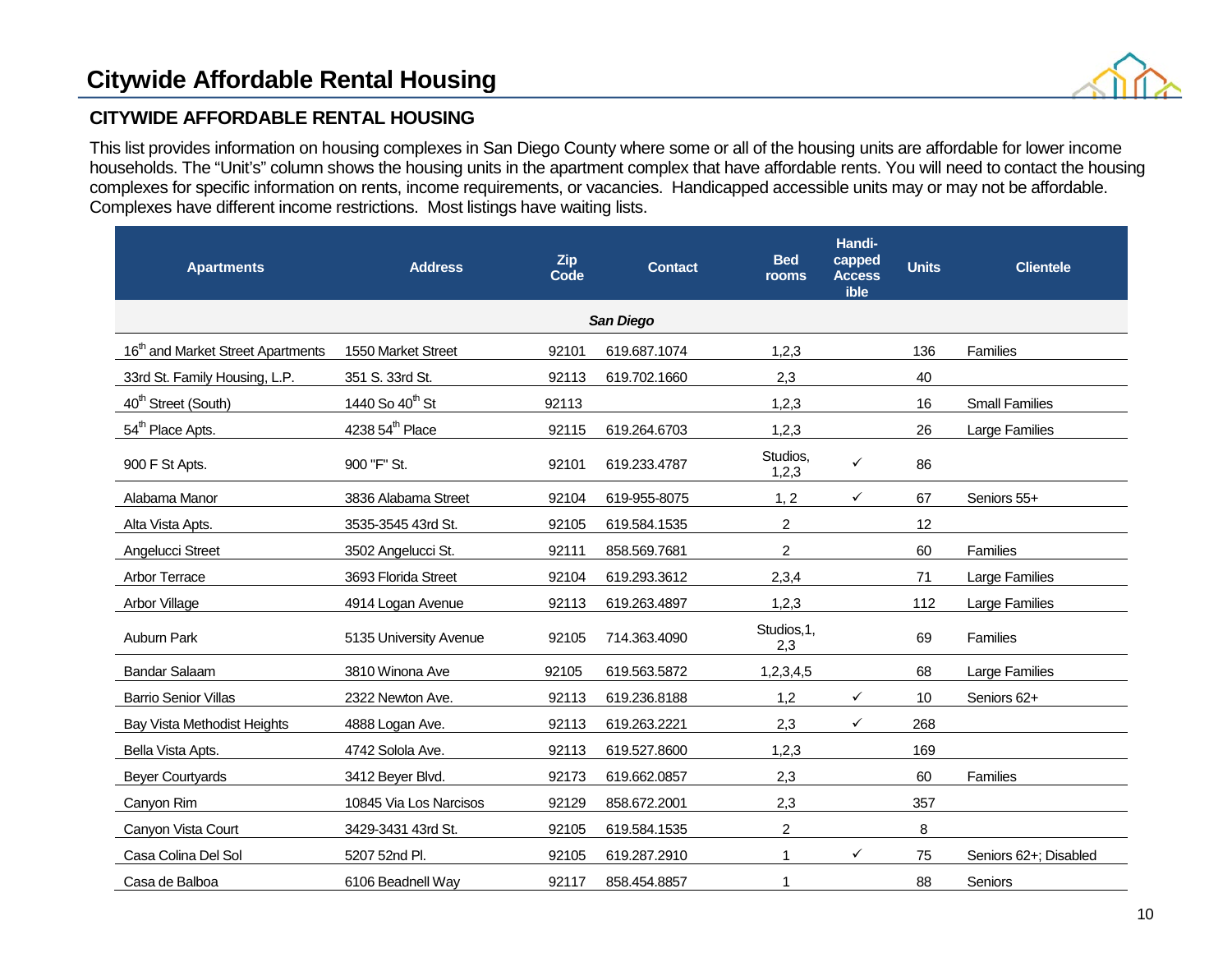

| <b>Apartments</b>                           | <b>Address</b>              | <b>Zip</b><br>Code | <b>Contact</b>    | <b>Bed</b><br>rooms | Handi-<br>capped<br><b>Access</b><br>ible | <b>Units</b>   | <b>Clientele</b>       |
|---------------------------------------------|-----------------------------|--------------------|-------------------|---------------------|-------------------------------------------|----------------|------------------------|
| <b>Cathedral Arms</b>                       | 3911 Park Blvd.             | 92103              | 619.291.3883      | 0,1                 |                                           | 205            | Seniors 62+            |
| Cathedral Plaza                             | 1551 Third Ave.             | 92101              | 619.234.0093      | 0,1                 | ✓                                         | 172            | Seniors 62+            |
| <b>CCBA Senior Garden</b>                   | 438 Third Ave.              | 92101              | 619.236.8130      | 0,1                 |                                           | 45             | Seniors 55+            |
| <b>Cedar Gateway Apartments</b>             | 1612 6 <sup>th</sup> Avenue | 92113              | 619.696.9421      | 1,2,3               |                                           | 65             |                        |
| Cerro Pueblo Apts.                          | 2835 Clairemont Dr.         | 92117              | 619.275.5361      | $\mathbf{1}$        | ✓                                         | 45             | Seniors 62+            |
| Chandon Village**                           | 14350-60 Camino de La Luna  |                    | 760.518.4826      | 1,2,3               |                                           | 10             | Large Families         |
| <b>CitiScene Apartments</b>                 | 4105 Georgia Street         | 92103              | 714.282.2520 x214 | 1,2,3               |                                           | 30             |                        |
| <b>City Heights Apartments</b>              | 4332 University Avenue      | 92105              | 619.490.3049      | 3                   |                                           | 14             |                        |
| <b>City Heights Square</b>                  | 4065 43rd Street            | 92105              | 619.281.0483      | Studio, 1           |                                           | 150            | Seniors                |
| Colina Park North Apartments                | 4333 Dawson Avenue          | 92115              | 619.286.3107      | 0, 1, 2             |                                           | 64             | <b>Small Families</b>  |
| Columbia Tower                              | 904 State St.               | 92101              | 619.696.0201      | 0,1                 | ✓                                         | 150            | Seniors 62+            |
| Cornerstone Apts.                           | 3604 Van Dyke               | 92105              | 619.584.1535      | $\overline{2}$      |                                           | $\overline{7}$ |                        |
| Coronado Terrace   & II                     | 1183 25th St.               | 92154              | 619.423.5804      | 2,3                 |                                           | 312            |                        |
| <b>Courtyard Terraces</b>                   | 4321 52nd Street            | 92105              | 619.265.8536      | 1,2                 |                                           | 88             | Seniors 62+            |
| Crandall Apts.                              | 2154 Garston St.            | 92111              | 858.279.6060      | 2,3                 |                                           | 144            |                        |
| Creekside Trails                            | 2129 Coronado Ave.          | 92154              | 619.869.7023      | 1,2,3               |                                           | 50             | Large Families         |
| Creekside Village Apts                      | 4685 Nogal St               | 92102              | 619.263.2686      | 2,4                 |                                           | 144            | Large Families         |
| (The) Crossings                             | 13525 Zinnia Hills Pl.      | 92130              | 858.481.1291      |                     |                                           | 108            |                        |
| Del Mar Apts.                               | 2172 Front St.              | 92101              | 619.702.7481      | 0,1                 |                                           | 11             |                        |
| Delta Manor                                 | 4245 Delta St.              | 92113              | 619.266.8395      | 1,2,3               |                                           | 22             |                        |
| Derby Terrace Apts.**                       | 14103 Old Camino Real, #7   | 92130              | 858.847.0221      | $\overline{2}$      | ✓                                         | 24             |                        |
| Domain Apartments (aka Sunroad<br>Spectrum) | 8796 Spectrum Center Blvd.  |                    | No info yet       |                     |                                           | 48             |                        |
| Egyptian (The)                              | 3812 Park Blvd.             | 92103              | 619.398.1543      | 1,2                 |                                           | 80             | <b>Small Families</b>  |
| El Nido                                     |                             | 92105              | 619.563.9878      | 1,2                 |                                           | 10             | <b>Special Purpose</b> |
| El Pedregal                                 | 104 Averil Road             | 92173              | 619.338.0700      | 1,3,4               |                                           | 45             | Large Families         |
| Entrada Apts.                               | 453 13 <sup>th</sup> St.    | 92101              | 619.235.4404      | 0,1,2               | ✓                                         | 40             |                        |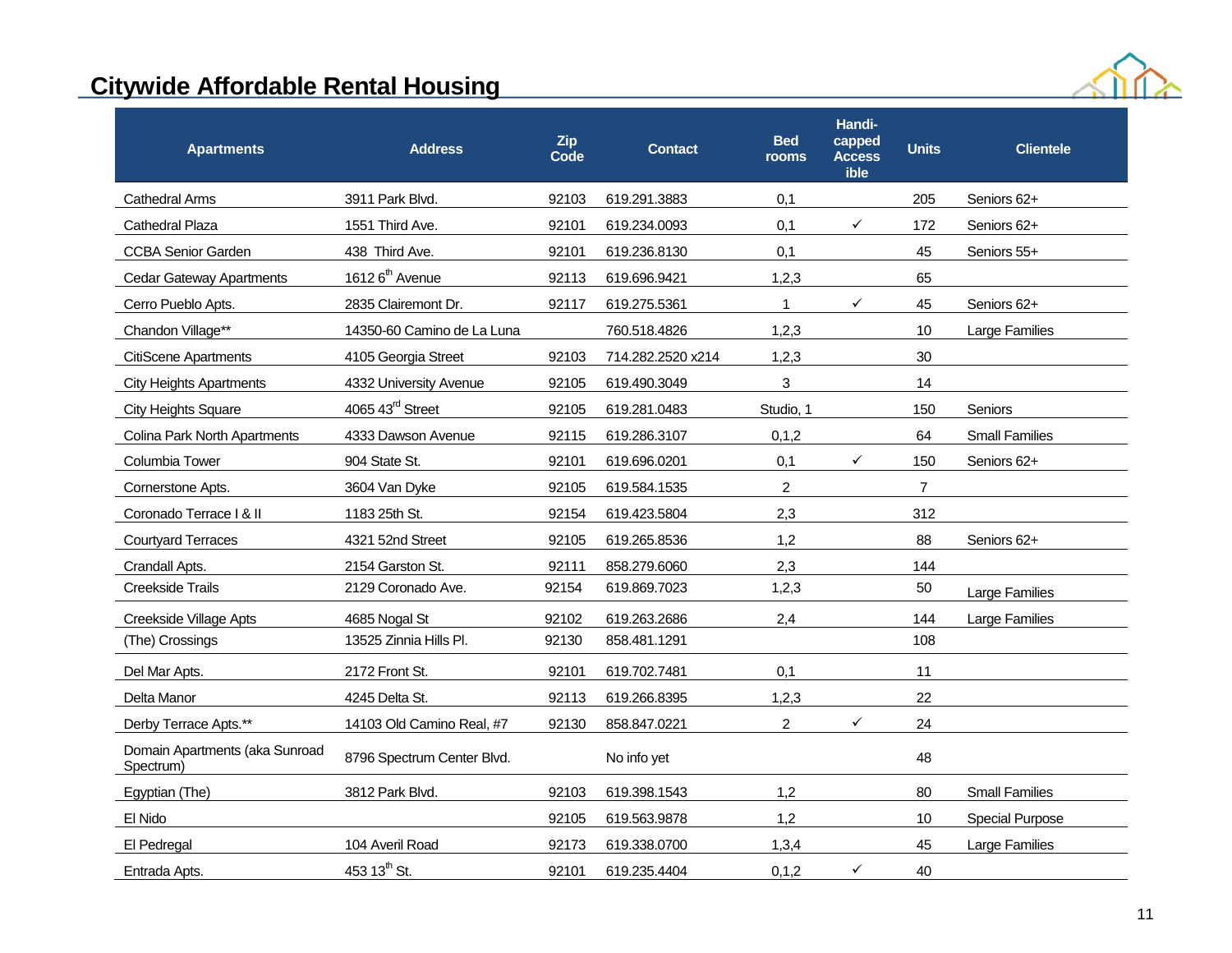

| <b>Apartments</b>            | <b>Address</b>                         | Zip<br>Code | <b>Contact</b> | <b>Bed</b><br>rooms | Handi-<br>capped<br><b>Access</b><br>ible | <b>Units</b>   | <b>Clientele</b>      |
|------------------------------|----------------------------------------|-------------|----------------|---------------------|-------------------------------------------|----------------|-----------------------|
| Euclid Avenue Apts.          | 4115 Euclid Ave.                       | 92105       | 619.276.6271   | 1,2,3               |                                           | 12             |                       |
| <b>Euclid Court</b>          | 4217 Euclid Ave                        | 92105       | 619.584.1535   | 0, 1, 2             |                                           | 11             | <b>Small Families</b> |
| Euclid Court Apts.           | 4217-4231 Euclid Ave.                  | 92105       | 619.584.1535   | 0,1                 |                                           | 11             |                       |
| Fairbanks Ridge at Del Sur   | North San Diego                        |             | 858.720.8312   |                     |                                           | 204            |                       |
| <b>Felton Street Duplex</b>  | 1825 Felton St                         | 92102       | 619.696.9992   | 2,3                 |                                           | $\overline{2}$ | <b>Small Families</b> |
| Gateway Family Housing I     | Logan Ave. and 16 <sup>th</sup> Street | 92113       | 714.931.3321   | 2,3                 |                                           | 16             | <b>Families</b>       |
| Golden Age Garden Apts.      | 740 S. 36th St.                        | 92113       | 619.231.7833   | $\mathbf{1}$        | ✓                                         | 76             | Seniors 62+           |
| Golden Villas                | 3355 Elm St.                           | 92102       | 619.239.8466   | 1,2,3,4             |                                           | 32             |                       |
| <b>Grace Tower</b>           | 3955 Park Blvd.                        | 92103       | 619.298.5442   | 0,1                 |                                           | 165            | Seniors 62+           |
| <b>Grand Property</b>        | 2033-20371/2 Grand Avenue              | 92109       | 760.500.1735   | 1                   |                                           | 4              |                       |
| <b>Grant Heights Park</b>    | 2663 "J" St.                           | 92102       | 619.239.0251   | 1,2                 |                                           | 28             |                       |
| Green Manor                  | 4041 Ibis St.                          | 92103       | 619.297.1601   | 0,1                 |                                           | 150            | Seniors 62+           |
| Guadalupe Plaza              | 4142 42nd St.                          | 92105       | 619.584.2414   | $\mathbf{1}$        | ✓                                         | 124            | Seniors 62+; Disabled |
| Hacienda Townhomes           | 350 17 <sup>th</sup> St.               | 92101       | 619.236.0955   | 2,3                 | $\checkmark$                              | 52             |                       |
| Harbor View                  | 404 47th St.                           | 92102       | 619.263.5858   | 2,3                 | ✓                                         | 60             | <b>Disabled</b>       |
| Harmony Home Apts.           | 4251 44th St.                          | 92105       | 619.584.1535   | $\mathbf{1}$        | $\checkmark$                              | 12             | Seniors 65+; Disabled |
| Hawthorn I Apts.             | 3051 Hawthorn St.                      | 92104       | 619.640.1712   | 0,1,2               |                                           | 14             |                       |
| Hawthorn II Apts.            | 3036 Hawthorn St., #6                  | 92104       | 619.640.1712   | 0, 1, 2             |                                           | 17             |                       |
| Heritage Apts.               | 14718 <sup>th</sup> Ave.               | 92101       | 213.488.0010   | 0, 1, 2             |                                           | 230            | <b>Small Families</b> |
| Hillside Gardens Apts.       | 5802 University Ave.                   | 92115       | 619.582.8588   | 1,2                 |                                           | 95             |                       |
| Hollywood Palms              | 4366 Home Ave.                         | 92105       | 619.269.3008   | 2,3,4               |                                           | 94             |                       |
| Horton 4 <sup>th</sup> Apts. | 808 4 <sup>th</sup> Ave.               | 92101       | 619.238.4500   | 0,1                 |                                           | 51             | Moderate income       |
| Horton House                 | 333 "G" St.                            | 92101       | 619.239.5171   | 0,1                 | ✓                                         | 150            | Seniors 62+; Disabled |
| Imperial Villa               | 620 67th St.                           | 92114       | 619.263.6573   | 1,2,3               |                                           | 38             |                       |
| <b>Island Village</b>        | 1245 Market St.                        | 92101       | 619.236.1440   | $\boldsymbol{0}$    | ✓                                         | 280            |                       |
| Jean C. McKinney Manor       | 5641 Imperial Ave                      | 92114       | 619.266.0928   | 1                   |                                           | 50             | Seniors               |
| Juniper Gardens Apts.        | 4251-59 Juniper St., #40               | 92105       | 619.263.1933   | 2,3                 | ✓                                         | 39             |                       |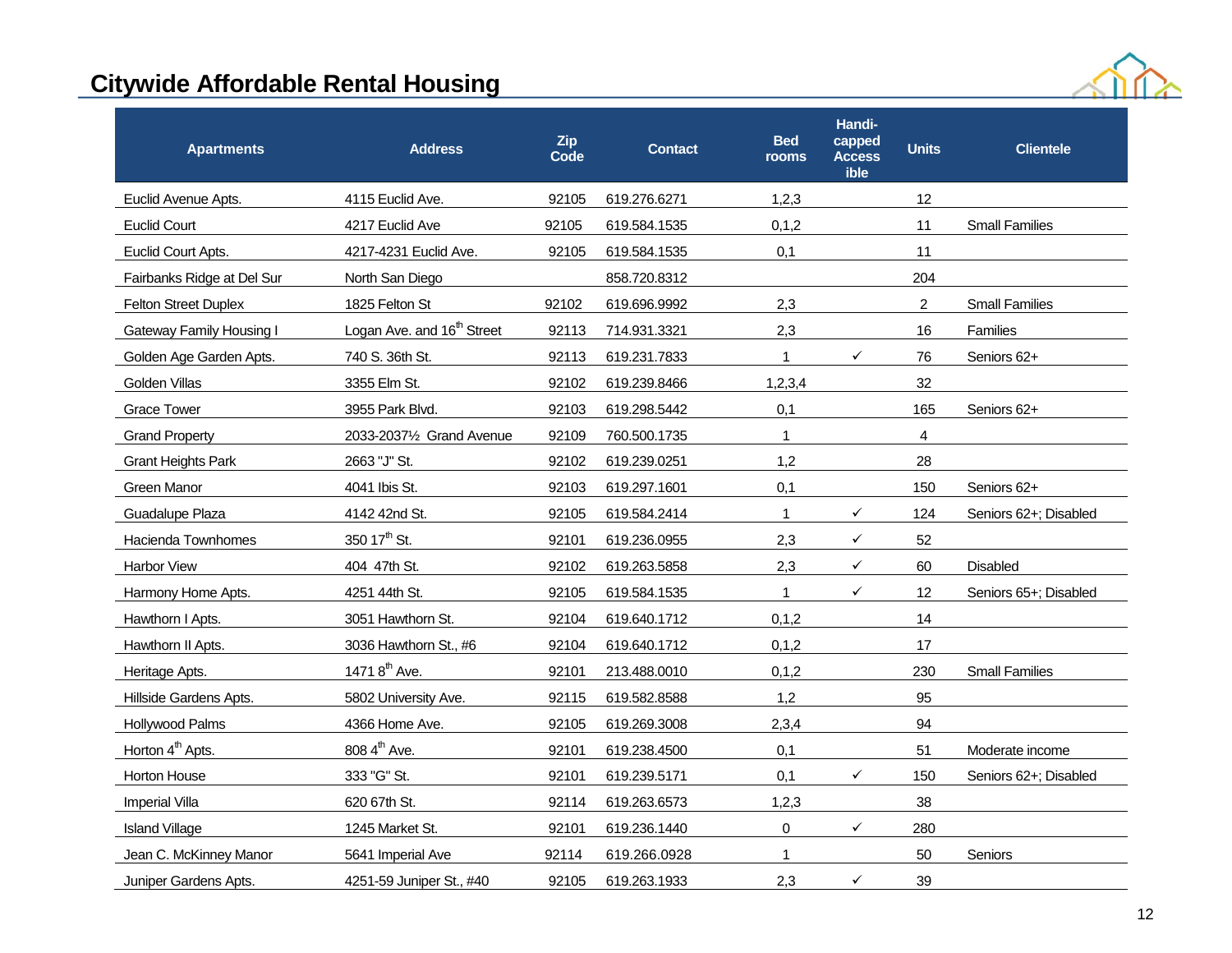

| <b>Apartments</b>            | <b>Address</b>                           | <b>Zip</b><br>Code | <b>Contact</b>    | <b>Bed</b><br>rooms | Handi-<br>capped<br><b>Access</b><br>ible | <b>Units</b> | <b>Clientele</b>          |
|------------------------------|------------------------------------------|--------------------|-------------------|---------------------|-------------------------------------------|--------------|---------------------------|
| Knox Glen Apts.              | 4754 Logan Ave.                          | 92113              | 619.527.7228      | 2,3,4               | $\checkmark$                              | 53           |                           |
| Lakeshore Villa              | 6888 Golfcrest Dr.                       | 92119              | 619.463.9611      | 1                   | $\checkmark$                              | 126          | Seniors 62+               |
| Las Flores Apts.             | 7039 Charmant Dr.                        | 92122              | 858.457.5161      | 1,2                 | $\checkmark$                              | 63           |                           |
| La Entrada Apts              | 1755 Logan Ave                           | 92113              | 619.338.0700      | 2,3,4               | ✓                                         | 85           | <b>Families</b>           |
| Las Serenas                  | 4316 Delta St.                           | 92113              | 619.262.2847      | 2,3                 |                                           | 108          |                           |
| Las Serenas                  | 4352 Delta St                            | 92113              | 619.262.3891      | 2, 3                |                                           |              |                           |
| Leah Residence               |                                          | 92101              | 858.537.2026      | 0, 1, 2             |                                           | 23           | <b>Special Purpose</b>    |
| <b>Lillian Place</b>         | J Street between 14th & 15th<br>downtown | 92101              | 619.235.2296      | 1,2,3               |                                           | 74           |                           |
| Lincoln Park                 | 4910-20 Oceanview Blvd/440<br>S 49th St. | 92113              | 619.262.4542      | 3,4                 | ✓                                         | 15           |                           |
| <b>Lions Community Manor</b> | 310 Market St.                           | 92101              | 619.235.4433      | $\mathbf{1}$        | ✓                                         | 129          | Seniors 62+               |
| Luther Tower Apts.           | 1455 Second Ave.                         | 92101              | 619.234.1272      | 0,1                 |                                           | 32           | Seniors 62+               |
| Los Vientos                  | 1629 National Avenue                     | 92113              | 619.615.8797      | 1,2,3               |                                           | 89           | Large Families            |
| <b>Mariners Cove</b>         | 4392 W. Point Loma Blvd.                 | 92107              | 619.225.1473      | 1,2                 |                                           | 200          |                           |
| Market Square Manor          | 525 14th St.                             | 92101              | 619.237.8004      | 0                   | $\checkmark$                              | 200          | Seniors 62+               |
| Market Street Square         | 606 Third Ave.                           | 92101              | 619.696.0949      | 0, 1, 2             |                                           | 40           |                           |
| Maya Linda Apts.             | 10101 Maya Linda Rd.                     | 92126              | 858.271.0191      | 1,2,3               |                                           | 41           |                           |
| <b>McKinney Manor</b>        | Imperial Ave. & Valencia Pkwy.           | 92114              | 619.262.2671      |                     |                                           | 50           |                           |
| Meadowbrook Park Apts. I     | 7844 Paradise Valley Rd.                 | 92139              | 619.479.6565      | 2,3                 |                                           | 151          |                           |
| Meadowbrook Park Apts. II    | 7844 Paradise Valley Rd.                 | 92139              | 619.479.6565      | 2,3                 |                                           | 215          |                           |
| Mercado Apts.                | 2001 Newton Ave.                         | 92113              | 619.233.7990      | 1,2,3               |                                           | 144          |                           |
| Mercy Gardens                |                                          | 92103              | 619.255.8891      | 0,1                 | $\checkmark$                              | 22           | Disabled; special purpose |
| Mesa Family Villas           | 2065 Avenida del Mexico                  | 92154              | 619.423.3663      | 3                   | $\checkmark$                              | 41           |                           |
| <b>Metro Villas</b>          | $39th$ & Polk                            |                    | 619.584.1535      | 1,2,3,4             |                                           | 120          | Large Families            |
| Mirada at La Jolla Colony    | 7568 Charmant Dr.                        | 92122              | 858.450.6400      | 1,2                 | $\checkmark$                              | 89           |                           |
| <b>Mission Apartments</b>    | 1815 & 1847 Hancock Street               | 92110              | 714.641.5110 x419 | 2,3                 |                                           | 84           |                           |
| Mission Terrace Apts.        | 10210 San Diego Mission Rd.              | 92108              | 619.283.6323      | 1,2,3               |                                           | 76           |                           |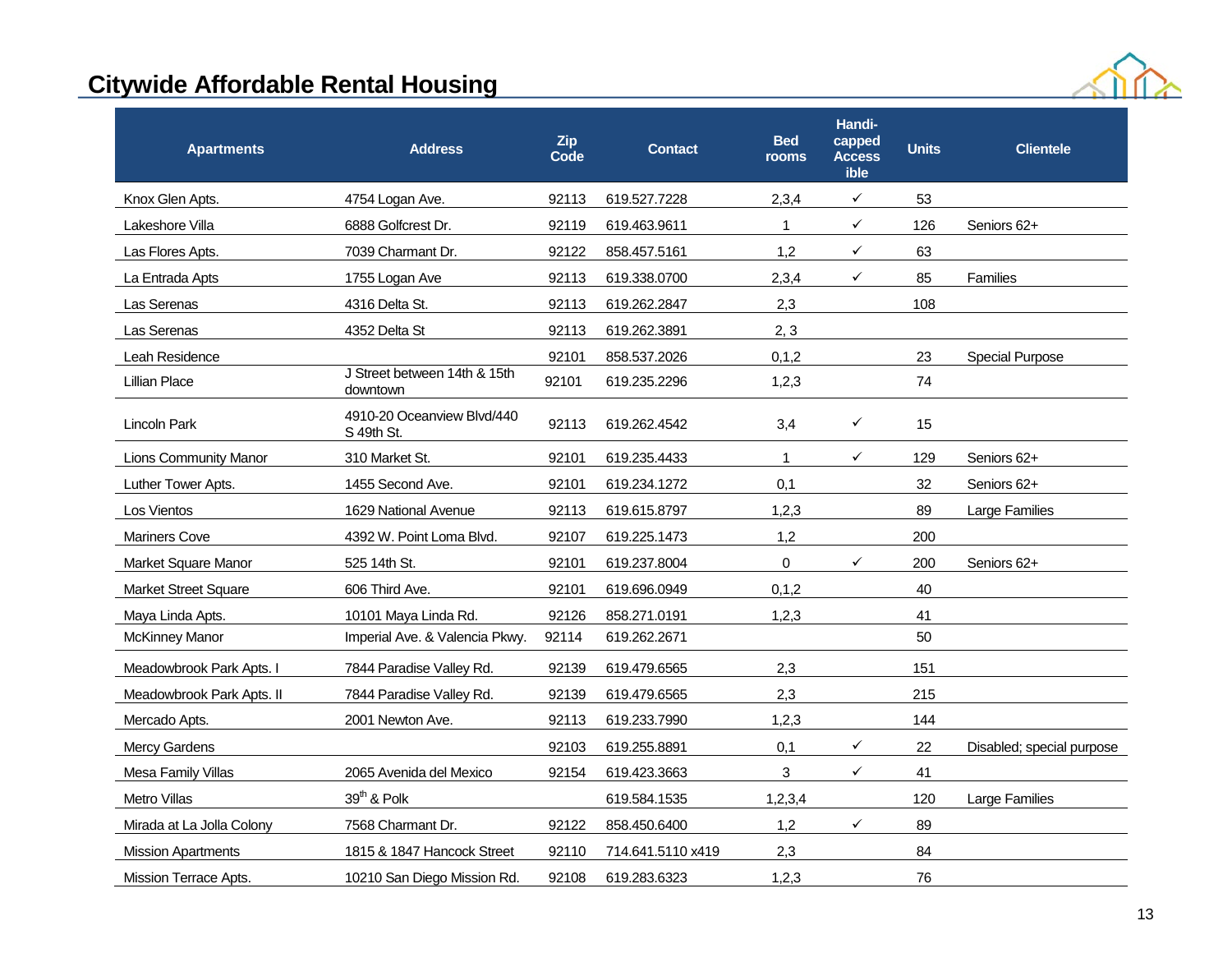

| <b>Apartments</b>               | <b>Address</b>                            | <b>Zip</b><br>Code | <b>Contact</b>       | <b>Bed</b><br>rooms | Handi-<br>capped<br><b>Access</b><br>ible | <b>Units</b> | <b>Clientele</b>          |
|---------------------------------|-------------------------------------------|--------------------|----------------------|---------------------|-------------------------------------------|--------------|---------------------------|
| <b>Mountain View Estates</b>    | 3992 Oceanview Blvd/422-424<br>S 40th St. | 92113              | 619.262.4542         | 1,3,5               |                                           | 4            |                           |
| <b>Mountain View Estates</b>    | 3992 Ocean View Blvd                      | 92113              |                      | 1.3.5               |                                           | 4            | <b>Large Families</b>     |
| National Avenue Apts.           | 4058 National Ave.                        | 92113              | 619.262.8403         | 2                   |                                           | 6            |                           |
| <b>Olivewood Gardens</b>        | 2865 55th St.                             | 92105              | 619.262.0949         | $\mathbf{1}$        | ✓                                         | 60           | Seniors 55+               |
| Orchard I                       | 4040 Hancock                              | 92028              | 619.224.7775         | 0,1                 |                                           | 275          | Seniors                   |
| Orchard II                      | 4080 Hancock                              | 92028              | 619.224.7775         | $\mathbf{1}$        |                                           | 288          | Seniors                   |
| Otay Park Apts.                 | 1170 30th Street                          | 92154              | 619.429.7903         | 1,2,3               | ✓                                         | 71           |                           |
| Pacific Ridge Apartments        | 5961 Linda Vista Road                     | 92110              | 619.866.3311         | 2                   |                                           | 60           |                           |
| Pacific Village                 | 1551 Saturn Blvd.                         | 92154              | 619.429.3111         | 2,3                 | ✓                                         | 100          |                           |
| Palm Terrace Apts.              | 2885 Palm Ave.                            | 92154              | 619.575.8373         | $\overline{c}$      |                                           | 45           |                           |
| Park Place Apts.                | 4033 33rd St.                             | 92104              | 619.285.5600         | $\mathbf{1}$        |                                           | 32           | Seniors 62+               |
| Parkside Court                  | 4010 Park Haven Ct.                       | 92113              | 619.264.5692         | 1,2,3               |                                           | 40           |                           |
| Parkside Terrace Apartments     | 505 13 <sup>th</sup> Street               | 92101              | 619.531.7480         | 0,1,2,3             |                                           | 77           | <b>Families</b>           |
| Parkway Manor                   | 3766-3778 35th St.                        | 92104              | 619.584.0432         | 1,2                 |                                           | 18           |                           |
| Penasquitos Village             | 10955 Carmel Mtn. Rd.                     | 92129              | 858.672.0300         | 1,2                 |                                           | 213          |                           |
| Potiker Residence               | 525 14 <sup>th</sup> St.                  | 92101              | 619.237.8004         | 0                   |                                           | 200          | Seniors                   |
| President John Adams Manor      | 5471 Bayview Heights Pl.                  | 92105              | 619.262.0722         | 1,2,3               | $\checkmark$                              | 300          | Large Families            |
| Rancho del Norte                | 16700 Saintbury Glen                      | 92127              | 858.832.1385         | 1,2,3               | ✓                                         | 119          | Large Families            |
| <b>Redwood Villas</b>           | 3060 53rd St                              | 92105              | Must apply in person | 0,1,2               |                                           | 90           | Seniors                   |
| Reese Village                   |                                           | 92115              | 858.790.3744         | $\mathbf{1}$        | ✓                                         | 18           | Disabled; special purpose |
| Regency Centre Apts.            | 4765 Home Ave.                            | 92105              | 619-266-1661         | 0,1,2               |                                           | 100          | <b>Small Families</b>     |
| Renaissance at North Park       | 4330 30th St.                             | 92104              | 619.668.153 x306     | 1,2                 |                                           | 96           |                           |
| <b>Riverwalk Apartments</b>     | 1194 Hollister Street                     | 92173              | 714.282.2520 x206    | 1,2,3               |                                           | 49           |                           |
| Royal Apts.                     | 1616 Guy St.                              | 92103              | 858.866.5636         | 0                   |                                           | 121          |                           |
| Royal Apts.                     | 5101-5111 Towle Ct.                       | 92105              | 858.866.5636         | 0                   |                                           | 48           |                           |
| Sagewood at StoneBridge Estates | Scripps Poway Pkwy. &<br>Pomerado Rd.     |                    | 858.397.1060         | 1,2,3               |                                           | 106          | <b>Large Families</b>     |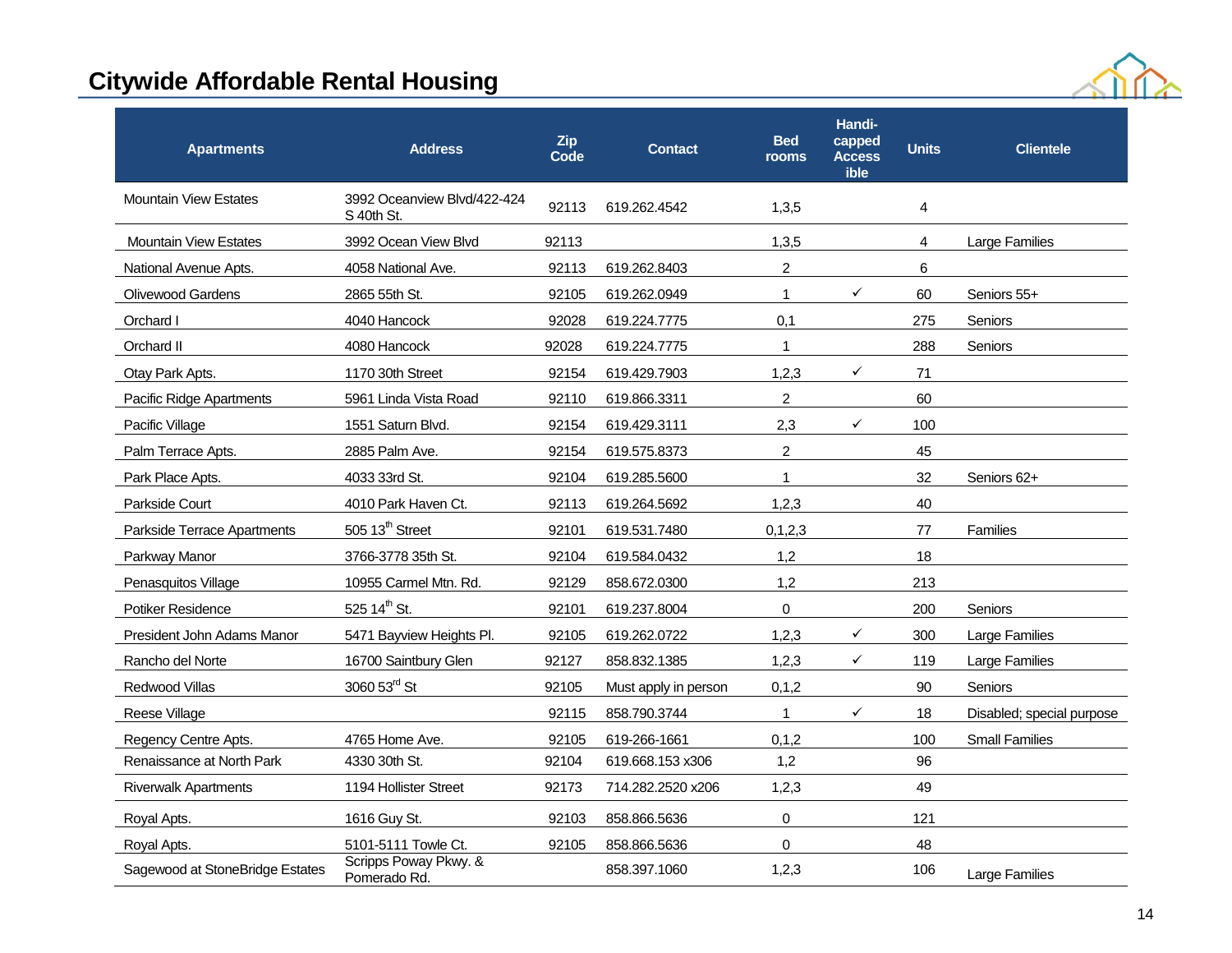

| <b>Apartments</b>                                     | <b>Address</b>              | Zip<br>Code | <b>Contact</b>                                                                                      | <b>Bed</b><br>rooms | Handi-<br>capped<br><b>Access</b><br>ible | <b>Units</b> | <b>Clientele</b>      |
|-------------------------------------------------------|-----------------------------|-------------|-----------------------------------------------------------------------------------------------------|---------------------|-------------------------------------------|--------------|-----------------------|
| San Diego Apts.                                       | 4085 44th St.               | 92105       | 619.584.1535                                                                                        | 0,1                 | $\checkmark$                              | 16           | Seniors 55+; Disabled |
| San Diego Leisure Life Village                        | 10955 Carmel Mtn. Rd.       | 92129       | 858.672.0300                                                                                        | 1,2                 |                                           | 134          |                       |
| San Diego Square                                      | 1055 9th Ave.               | 92101       | 619.239.2073                                                                                        | $\mathbf{1}$        | $\checkmark$                              | 154          | Seniors 62+           |
| <b>Scripps Lofts</b>                                  | 525 C St.                   | 92101       | 619.235.5601                                                                                        | $\mathbf 0$         |                                           | 10           |                       |
| Seabreeze Farms**                                     | 12759 Seabreeze Farms Dr.   | 92130       | 858.523.1328                                                                                        | 2,3                 | $\checkmark$                              | 38           |                       |
| <b>Shirley Heights Homes</b>                          | 7420 Amanda St.             | 92114       | 858.751.6326                                                                                        | 4                   |                                           | 34           |                       |
| Silvercrest San Diego                                 | 727 "E" Street              | 92101       | 619.699.7272                                                                                        | $\mathbf{1}$        | ✓                                         | 123          | Seniors 62+           |
| Sorrento Tower                                        | 2875 Cowley Way, #102       | 92110       | 619.276.1775                                                                                        | 0,1                 | $\checkmark$                              | 184          | Seniors 62+           |
| <b>Sterling Alvarado Apartments</b>                   | 6599 Alvarado Road          | 92120       | 619.286.3990                                                                                        | 1,2,3               |                                           | 66           |                       |
| St. Paul's Manor                                      | 2635 Second Ave.            | 92103       | 619.239.2097                                                                                        | 1                   |                                           | 147          | Seniors 60+           |
| St. Stephen's Retirement Center<br>(formerly Lazzell) | 5625 Imperial Ave           | 92114       | 619.264.1997                                                                                        | 0,1,                | $\checkmark$                              | 59           | Seniors 62+           |
| St. Stephens Apartments                               | 5825 Imperial Ave.          | 92114       | <b>Related Management</b><br>Co.<br>1132 E. Plaza Blvd,<br>#203, Box 404<br>National City, CA 91950 | $\mathbf{1}$        | $\checkmark$                              | 50           | Seniors 55+           |
| Stonewood Gardens                                     | 3889 Midway Dr.             | 92110       | 619.223.4766                                                                                        | 0, 1, 2             |                                           | 255          |                       |
| <b>Stork Street Apts</b>                              | 550 Stork St                | 92114       |                                                                                                     | $\overline{2}$      |                                           | 15           | <b>Small Families</b> |
| Stratton Apts.                                        | 5765 Mt. Alifan Dr.         | 92111       | 858.278.5200                                                                                        | 2,3                 | $\checkmark$                              | 26           |                       |
| Studio 15                                             | 1475 Imperial Avenue        | 92101       | 714.363.4090                                                                                        | 0                   |                                           | 274          |                       |
| Summerset Village Apts.                               | 11102 Caminito Alvarez      | 92126       | 858.530.2100                                                                                        | 0, 1, 2             | $\checkmark$                              | 153          |                       |
| Sycamore Court Apts.                                  | 1048 48th St.               | 92105       | 619.584.1535                                                                                        | 1,2                 | $\checkmark$                              | 17           |                       |
| <b>Talmadge Senior Village</b>                        | 5252 El Cajon Blvd.         | 92115       | 619.265.1600                                                                                        | 1,2                 |                                           | 91           | Seniors               |
| Ten Fifty "B" St. Apartments                          | 1050 "B" Street             | 92101       | 714.282.2520                                                                                        | Studio<br>1,2,3     |                                           | 226          | <b>Families</b>       |
| Teralta Court Apts.                                   | 4165-4175 Highland Ave.     | 92105       | 619.584.1535                                                                                        | 1,2,3               |                                           | 13           |                       |
| <b>Terramar Apartments</b>                            | 13481/13483 Silver Ivy Lane | 92129       | 760.456.6000 x135                                                                                   | 1,2,3               |                                           | 21           |                       |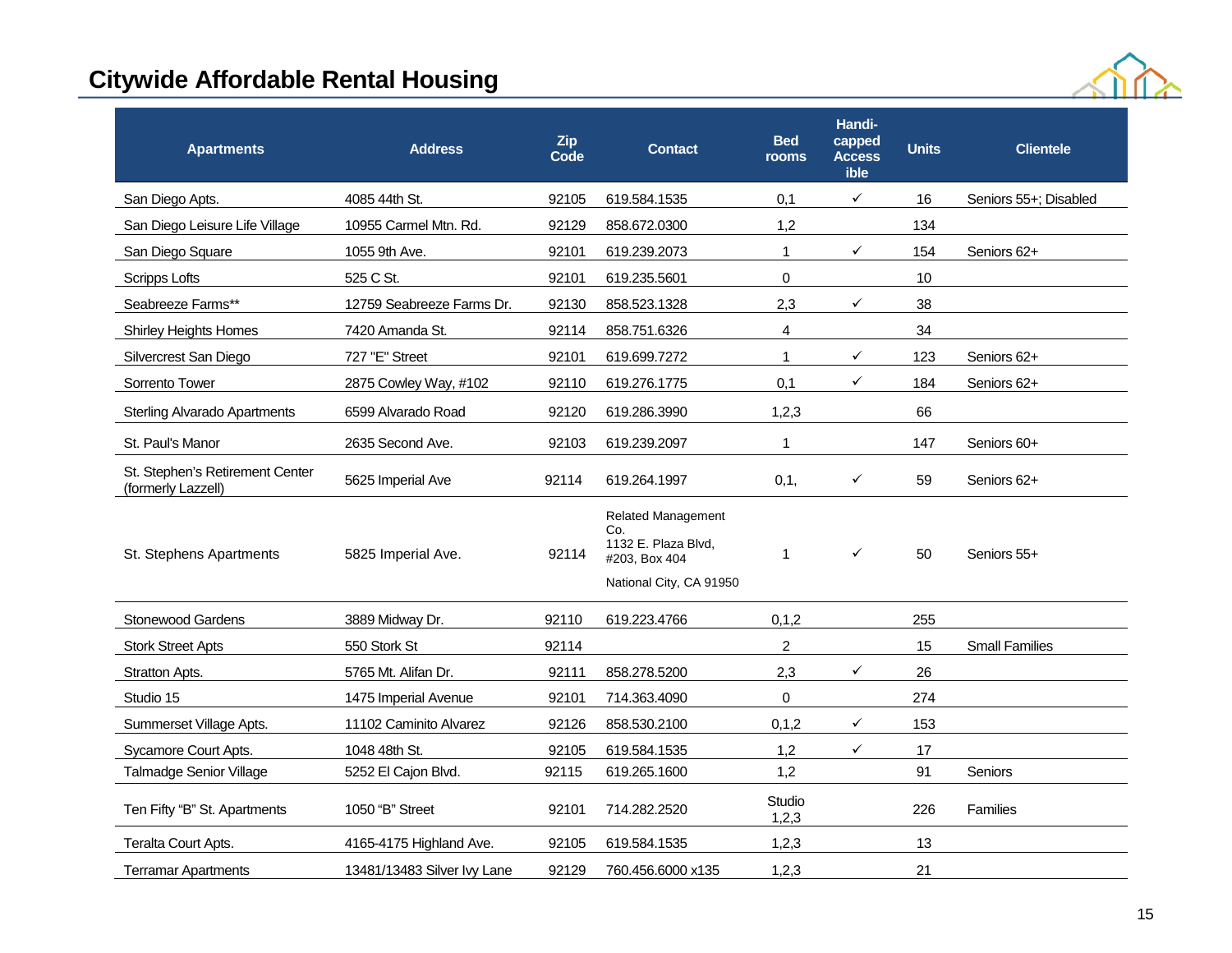

| <b>Apartments</b>                     | <b>Address</b>                         | <b>Zip</b><br>Code | <b>Contact</b>     | <b>Bed</b><br>rooms | Handi-<br>capped<br><b>Access</b><br>ible | <b>Units</b> | <b>Clientele</b>      |
|---------------------------------------|----------------------------------------|--------------------|--------------------|---------------------|-------------------------------------------|--------------|-----------------------|
| <b>Tesoro Grove</b>                   | 1150 Tesoro Grove Way                  | 92154              | 619.271.0204       | 1,2,3               |                                           | 104          |                       |
| Torrey del Mar**                      | 13875 Carmel Valley Rd.                | 92130              | 858.780.8760       | 1,2,3               | $\checkmark$                              | 112          |                       |
| Torrey Highlands Apts.**              | 13370 Torrey Meadows Dr.               | 92129              | 858.538.6425       | 2,3                 | ✓                                         | 75           |                       |
| Town & Country Village                | 4066 Messina Dr., #B                   | 92113              | 619.263.0737       | 2,3                 |                                           | 97           |                       |
| Townspeople $-34th$ Street            | 4637 34 <sup>th</sup> Street           | 92102              | 619.295.8802 x 104 | 1,2                 |                                           | 33           |                       |
| Townspeople - 51 <sup>st</sup> Street |                                        | 92115              | 619.295.8802       | $\mathbf 0$         |                                           | 24           | Special purpose       |
| Townspeople-Wilson Ave. Apts.         |                                        | 92103              | 619.295.8802       | 1,2                 | $\checkmark$                              | 8            | Special purpose       |
| The Crossings**                       | 13505-13545 Zinnia Hills Pl            | 92130              | 858.481.1291       | 1,2,3               |                                           | 108          | <b>Families</b>       |
| <b>Trinity Manor</b>                  | 3940 Park Blvd.                        | 92103              | 619.297.1512       | $\mathbf{1}$        | $\checkmark$                              | 98           | Seniors 62+           |
| Trojan Apts                           | 5222 Trojan Ave                        | 92115              | 619.265.0265       | 0,1,2               |                                           | 53           | <b>Small Families</b> |
| University Canyon Apts.               | 2052 Via Las Cumbres                   | 92111              | 858.492.8391       | 1,2,3               | $\checkmark$                              | 120          | <b>Small Families</b> |
| Urban Village Town Homes              | 3806 Fairmount Ave.                    | 92105              | 619.285.1225       | 2,3,4               |                                           | 116          | Large Families        |
| Van Dyke Ave.                         | 3565 Van Dyke Ave.                     | 92105              | 619.283.0682       | 1,2,4               |                                           | 14           |                       |
| Verbena Apartments                    | 3774 Beyer Blvd                        | 92173              | 760.456.6000 x161  | 2,3                 |                                           | 79           |                       |
| Veterans Village                      | 4141 Pacific Highway                   | 92110              | 619.393.2035       | <b>Beds</b>         |                                           | 112          | Transitional          |
| Villa Alta                            | 4227 52nd St.                          | 92115              | 619.582.2605       | 1                   | ✓                                         | 69           | Seniors 62+           |
| Villa Andalucia Apts.**               | 6591 Rancho del Sol Way                | 92130              | 858.755.8562       | 1,2,3               | $\checkmark$                              | 31           |                       |
| Villa Glen                            | 6984 Santa Fe Torrey Rd.               | 92129              | 858.538.2207       | 1,2,3               |                                           | 26           |                       |
| Villa Harvey Mandel Apts.             | 72 17th St.                            | 92113              | 619.687.1074       | 0,1                 | ✓                                         | 90           | Disabled: Homeless    |
| Villa Maria                           | 1528 India Street, #201                | 92101              | 619.236.9353       | 2,3                 | $\checkmark$                              | 15           |                       |
| Villa Merced                          | 1148 Beyer Way                         | 92154              | 619.423.8325       | $\mathbf{1}$        |                                           | 100          | Seniors               |
| <b>Village Green Apartments</b>       | 4140-4155 Bonillo Drive                | 92115              | 619.614.7383       | 2,3                 |                                           |              |                       |
| Village at Morena Vista               | 5395 Napa Street                       | 92110              | 619.294.3566       | 1,2,3               | $\checkmark$                              | 185          | Families              |
| Village Place Apts.                   | 32 17th St.                            | 92101              | 619.687.1074       | $\mathbf{1}$        | $\checkmark$                              | 46           | Disabled; Homeless    |
| Village View Apts.                    | 3830-3832 43rd St.                     | 92105              | 619.584.1535       | 1,2,3               |                                           | 30           |                       |
| Vista Grande Apartments               | 5391/5411-25 Santa Margarita<br>Street | 92114              | 619.266.1210       | Studio,<br>2, 3, 4  |                                           | 48           |                       |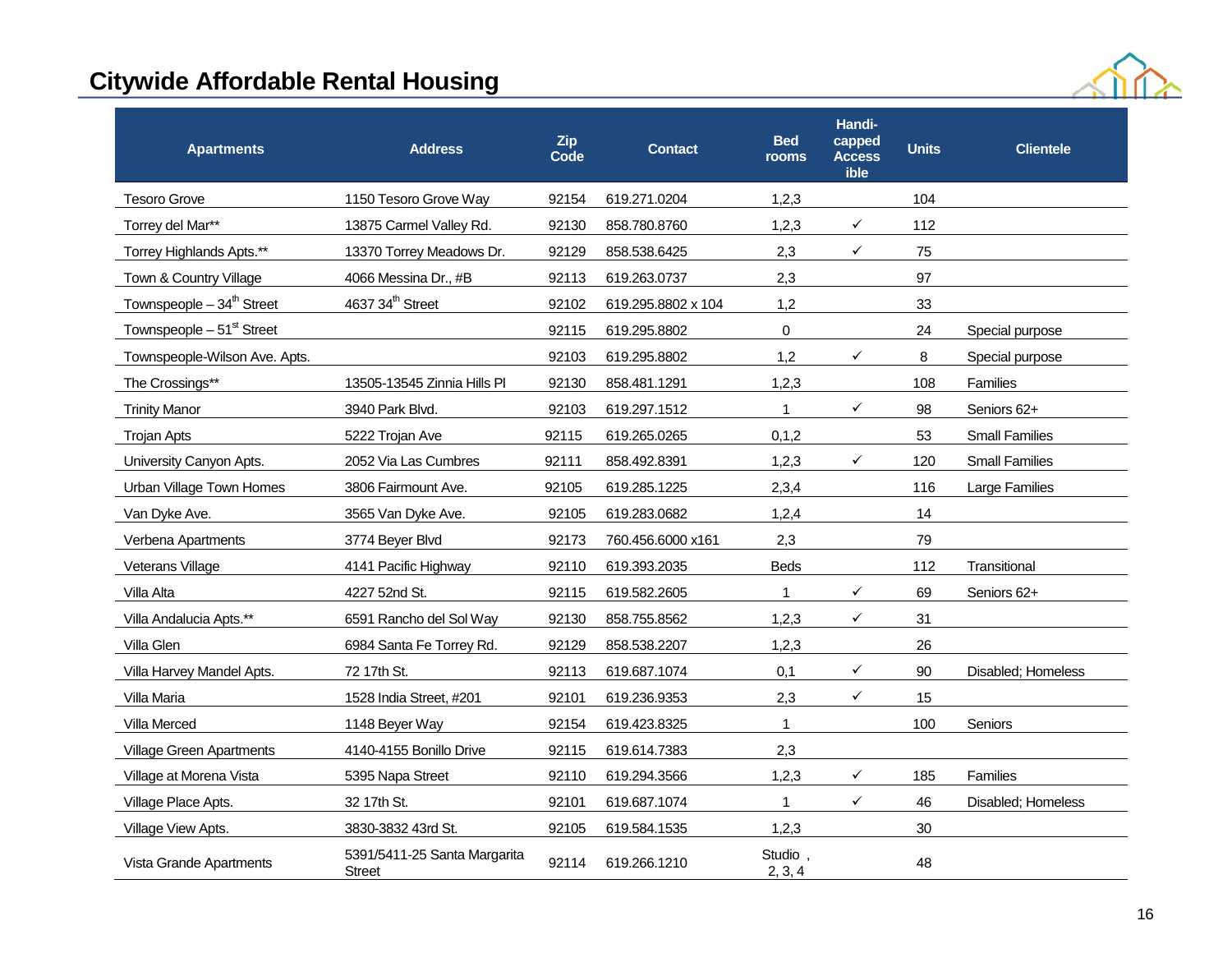

| Vista La Rosa<br>2002 Rimbey Ave.<br>92154<br>619.423.6094<br>2.3<br>$\checkmark$<br>240<br>0,1<br>Seniors 62+<br>Vista Serena Apts.<br>3155 "L" Street<br>92102<br>619.285.5600<br>✓<br>21<br>Vista Terraza**<br>7735 Via Solare<br>92129<br>858.484.3027<br>1,2,3<br>123<br>Families<br>351 So 33rd St<br>92113<br>619.702.1660<br>2,3<br>✓<br>40<br>Large Families<br>Vista Verde Apts<br><b>Wesley Terrace</b><br>5343 Monroe Ave.<br>92115<br>619.582.8100<br>0,1<br>160<br>Seniors 62+<br>$\checkmark$<br>152<br><b>Westminster Manor</b><br>1730 Third Ave.<br>92101<br>619.233.7001<br>0,1<br>Seniors 62+<br>1,2<br>6<br>WestView Home Apts.<br>3536 43rd St.<br>92105<br>619.584.1535<br>2,3,4,5<br>45<br>Large Families<br>Wightman Place Apts.<br>5052 Wightman St<br>92105<br>619.285.5600<br>$\checkmark$<br>92<br>Windwood Village**<br>12730-12770 Briarcrest Pl.<br>92130<br>858.350.4696<br>1,2,3<br>$\overline{2}$<br>14<br>3845 Winona Ave.<br>92105<br>858.292.3333<br>Winona Apts.<br>1111 "F" St.<br>619.687.7380<br>Yale Lofts<br>92101<br>2 (Lofts)<br>4<br>San Ysidro<br>2,3<br>60<br><b>Beyer Courtyards</b><br>3412 Beyer Blvd.<br>92173<br>Large Families<br>619.662.0857<br>1,2,3<br>59<br>Del Prado Apts.<br>3878 Beyer Blvd.<br>92173<br>619.428.6003<br>2,3<br>La Posada<br>92173<br>25<br>619.662.7589<br>✓<br>Special purpose<br>4114 Camino de la Plaza<br>4224 Camino de la Plaza<br>Parkhaven I, II, III<br>92173<br>452<br>619.297.3565<br>1,2,3,4<br>Large Families<br>241 Willow Rd.<br>Posadas de los Granados by<br>3<br>121 W. Hall Ave.<br>92173<br>619.428.1115<br>$\overline{2}$<br>Seniors 62+<br>Casa Familiar<br>2,3,4<br>390<br>Villa Nueva<br>3604 Beyer Blvd.<br>92173<br>619.428.2291<br>✓<br>0, 1, 2<br>$\checkmark$<br>Vista Lane Courts<br>440 South Vista Ln.<br>92173<br>619.690.0224<br>40<br>Disabled | <b>Apartments</b>   | <b>Address</b>     | <b>Zip</b><br>Code | <b>Contact</b> | <b>Bed</b><br>rooms | Handi-<br>capped<br><b>Access</b><br>ible | <b>Units</b> | <b>Clientele</b> |
|-------------------------------------------------------------------------------------------------------------------------------------------------------------------------------------------------------------------------------------------------------------------------------------------------------------------------------------------------------------------------------------------------------------------------------------------------------------------------------------------------------------------------------------------------------------------------------------------------------------------------------------------------------------------------------------------------------------------------------------------------------------------------------------------------------------------------------------------------------------------------------------------------------------------------------------------------------------------------------------------------------------------------------------------------------------------------------------------------------------------------------------------------------------------------------------------------------------------------------------------------------------------------------------------------------------------------------------------------------------------------------------------------------------------------------------------------------------------------------------------------------------------------------------------------------------------------------------------------------------------------------------------------------------------------------------------------------------------------------------------------------------------------------------------------------------------------------------------------------------------|---------------------|--------------------|--------------------|----------------|---------------------|-------------------------------------------|--------------|------------------|
|                                                                                                                                                                                                                                                                                                                                                                                                                                                                                                                                                                                                                                                                                                                                                                                                                                                                                                                                                                                                                                                                                                                                                                                                                                                                                                                                                                                                                                                                                                                                                                                                                                                                                                                                                                                                                                                                   |                     |                    |                    |                |                     |                                           |              |                  |
|                                                                                                                                                                                                                                                                                                                                                                                                                                                                                                                                                                                                                                                                                                                                                                                                                                                                                                                                                                                                                                                                                                                                                                                                                                                                                                                                                                                                                                                                                                                                                                                                                                                                                                                                                                                                                                                                   |                     |                    |                    |                |                     |                                           |              |                  |
|                                                                                                                                                                                                                                                                                                                                                                                                                                                                                                                                                                                                                                                                                                                                                                                                                                                                                                                                                                                                                                                                                                                                                                                                                                                                                                                                                                                                                                                                                                                                                                                                                                                                                                                                                                                                                                                                   |                     |                    |                    |                |                     |                                           |              |                  |
|                                                                                                                                                                                                                                                                                                                                                                                                                                                                                                                                                                                                                                                                                                                                                                                                                                                                                                                                                                                                                                                                                                                                                                                                                                                                                                                                                                                                                                                                                                                                                                                                                                                                                                                                                                                                                                                                   |                     |                    |                    |                |                     |                                           |              |                  |
|                                                                                                                                                                                                                                                                                                                                                                                                                                                                                                                                                                                                                                                                                                                                                                                                                                                                                                                                                                                                                                                                                                                                                                                                                                                                                                                                                                                                                                                                                                                                                                                                                                                                                                                                                                                                                                                                   |                     |                    |                    |                |                     |                                           |              |                  |
|                                                                                                                                                                                                                                                                                                                                                                                                                                                                                                                                                                                                                                                                                                                                                                                                                                                                                                                                                                                                                                                                                                                                                                                                                                                                                                                                                                                                                                                                                                                                                                                                                                                                                                                                                                                                                                                                   |                     |                    |                    |                |                     |                                           |              |                  |
|                                                                                                                                                                                                                                                                                                                                                                                                                                                                                                                                                                                                                                                                                                                                                                                                                                                                                                                                                                                                                                                                                                                                                                                                                                                                                                                                                                                                                                                                                                                                                                                                                                                                                                                                                                                                                                                                   |                     |                    |                    |                |                     |                                           |              |                  |
|                                                                                                                                                                                                                                                                                                                                                                                                                                                                                                                                                                                                                                                                                                                                                                                                                                                                                                                                                                                                                                                                                                                                                                                                                                                                                                                                                                                                                                                                                                                                                                                                                                                                                                                                                                                                                                                                   |                     |                    |                    |                |                     |                                           |              |                  |
|                                                                                                                                                                                                                                                                                                                                                                                                                                                                                                                                                                                                                                                                                                                                                                                                                                                                                                                                                                                                                                                                                                                                                                                                                                                                                                                                                                                                                                                                                                                                                                                                                                                                                                                                                                                                                                                                   |                     |                    |                    |                |                     |                                           |              |                  |
|                                                                                                                                                                                                                                                                                                                                                                                                                                                                                                                                                                                                                                                                                                                                                                                                                                                                                                                                                                                                                                                                                                                                                                                                                                                                                                                                                                                                                                                                                                                                                                                                                                                                                                                                                                                                                                                                   |                     |                    |                    |                |                     |                                           |              |                  |
|                                                                                                                                                                                                                                                                                                                                                                                                                                                                                                                                                                                                                                                                                                                                                                                                                                                                                                                                                                                                                                                                                                                                                                                                                                                                                                                                                                                                                                                                                                                                                                                                                                                                                                                                                                                                                                                                   |                     |                    |                    |                |                     |                                           |              |                  |
|                                                                                                                                                                                                                                                                                                                                                                                                                                                                                                                                                                                                                                                                                                                                                                                                                                                                                                                                                                                                                                                                                                                                                                                                                                                                                                                                                                                                                                                                                                                                                                                                                                                                                                                                                                                                                                                                   |                     |                    |                    |                |                     |                                           |              |                  |
|                                                                                                                                                                                                                                                                                                                                                                                                                                                                                                                                                                                                                                                                                                                                                                                                                                                                                                                                                                                                                                                                                                                                                                                                                                                                                                                                                                                                                                                                                                                                                                                                                                                                                                                                                                                                                                                                   |                     |                    |                    |                |                     |                                           |              |                  |
|                                                                                                                                                                                                                                                                                                                                                                                                                                                                                                                                                                                                                                                                                                                                                                                                                                                                                                                                                                                                                                                                                                                                                                                                                                                                                                                                                                                                                                                                                                                                                                                                                                                                                                                                                                                                                                                                   |                     |                    |                    |                |                     |                                           |              |                  |
|                                                                                                                                                                                                                                                                                                                                                                                                                                                                                                                                                                                                                                                                                                                                                                                                                                                                                                                                                                                                                                                                                                                                                                                                                                                                                                                                                                                                                                                                                                                                                                                                                                                                                                                                                                                                                                                                   |                     |                    |                    |                |                     |                                           |              |                  |
|                                                                                                                                                                                                                                                                                                                                                                                                                                                                                                                                                                                                                                                                                                                                                                                                                                                                                                                                                                                                                                                                                                                                                                                                                                                                                                                                                                                                                                                                                                                                                                                                                                                                                                                                                                                                                                                                   |                     |                    |                    |                |                     |                                           |              |                  |
|                                                                                                                                                                                                                                                                                                                                                                                                                                                                                                                                                                                                                                                                                                                                                                                                                                                                                                                                                                                                                                                                                                                                                                                                                                                                                                                                                                                                                                                                                                                                                                                                                                                                                                                                                                                                                                                                   |                     |                    |                    |                |                     |                                           |              |                  |
|                                                                                                                                                                                                                                                                                                                                                                                                                                                                                                                                                                                                                                                                                                                                                                                                                                                                                                                                                                                                                                                                                                                                                                                                                                                                                                                                                                                                                                                                                                                                                                                                                                                                                                                                                                                                                                                                   |                     |                    |                    |                |                     |                                           |              |                  |
|                                                                                                                                                                                                                                                                                                                                                                                                                                                                                                                                                                                                                                                                                                                                                                                                                                                                                                                                                                                                                                                                                                                                                                                                                                                                                                                                                                                                                                                                                                                                                                                                                                                                                                                                                                                                                                                                   |                     |                    |                    |                |                     |                                           |              |                  |
|                                                                                                                                                                                                                                                                                                                                                                                                                                                                                                                                                                                                                                                                                                                                                                                                                                                                                                                                                                                                                                                                                                                                                                                                                                                                                                                                                                                                                                                                                                                                                                                                                                                                                                                                                                                                                                                                   | Vista Terrace Hills | 1790 Del Sur Blvd. | 92173              | 619.428.1125   | 3,4                 |                                           | 262          |                  |

**\*\*These housing developments were created or are being built under City of San Diego inclusionary housing programs, which ensure that affordable housing is made available to lower income households when new market rate homes are built.**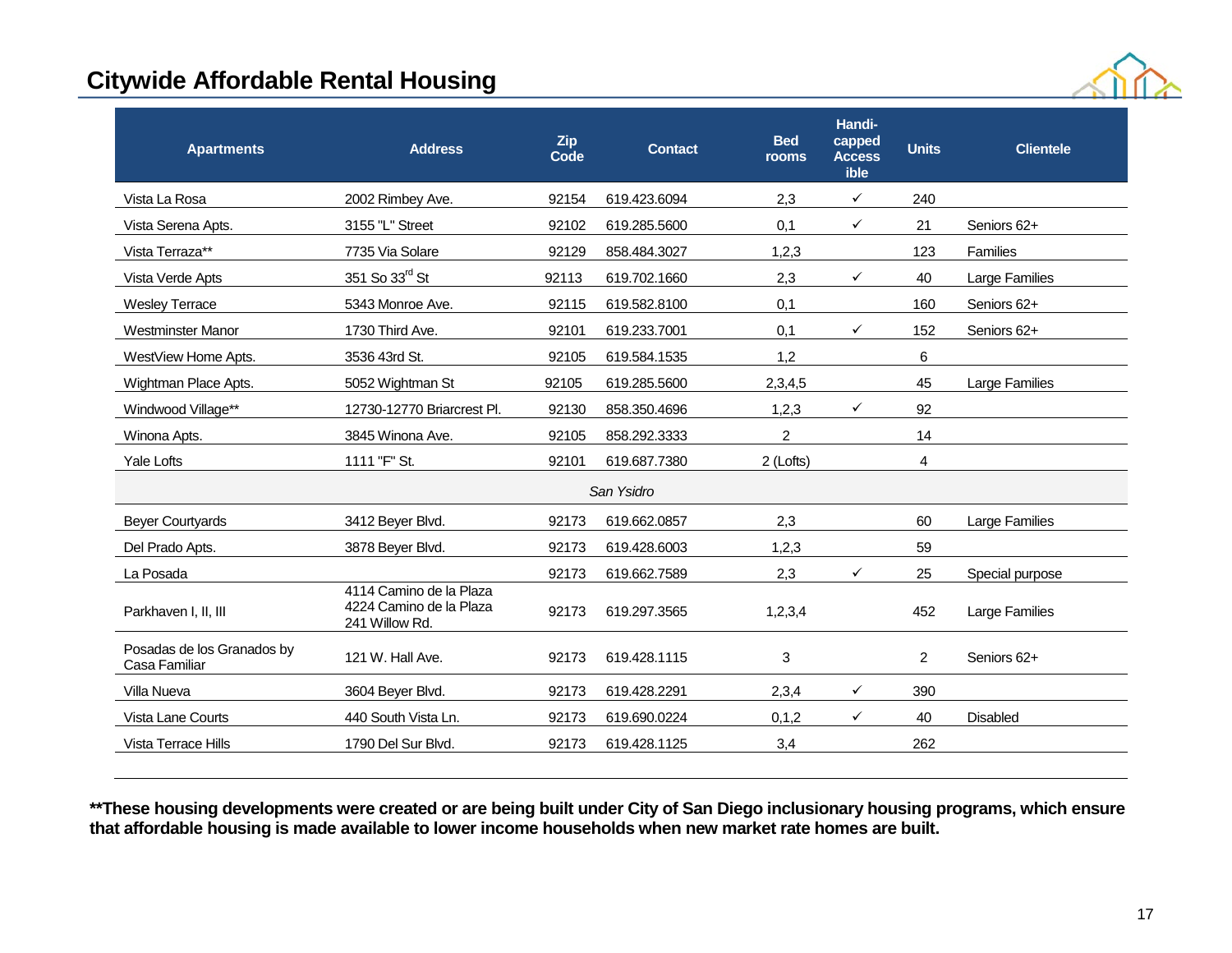### **Single Room Occupancy (SRO) Hotels**



### **SINGLE ROOM OCCUPANCY (SRO) HOTELS**

Another type of more affordable housing, as compared to market-rate apartments, is single room occupancy (SRO) hotels—not recommended for families but only for single individuals. The following is a list of single room occupancy (SRO) hotels. They are typically single room units with a bed, small refrigerator, and a microwave. These units offer affordable rents and usually do not require security deposits, nor first and last month's rent. **All of the SROs listed are in the City of San Diego**. Unless otherwise noted, all phone numbers are in the 619 area code unless otherwise noted.

| Name of SRO Hotel              | Address                  | Phone          |
|--------------------------------|--------------------------|----------------|
| 500 West                       | 500 West Broadway        | 234.5252x104   |
| Arlington Hotel                | 701 7th Avenue           | 231.2385       |
| <b>Arthur Hotel</b>            | <b>728 Market Street</b> | --             |
| <b>Astor Hotel</b>             | 421 E Street             | $\overline{a}$ |
| <b>Baltic Inn</b>              | 521 6th Avenue           | 237.0687       |
| <b>Barcelona Apts/Hotel</b>    | 326 Juniper Street       | 232.0153       |
| <b>Bayview Thrift Lodge</b>    | 1943 Pacific Highway     | 232.7551       |
| <b>Beachfront Motor Hostel</b> | 707 Reed Street          |                |
| Beechwood Hotel                | 1465 $4^{\text{th}}$     | 696.9694       |
| <b>Bell Hotel</b>              | 1492 K street            | 239.2488       |
| <b>Buckner Hotel</b>           | 765 10th Avenue          | 231.8712       |
| C Street Inn                   | 636 C Street             | 234.4165       |
| Callan Hotel                   | 460 Island               |                |
| Capri Hotel                    | 319 W. E Street          | 232.3369       |
| Centerbury Apts                | 2420 B Street            | --             |
| <b>Central Hotel</b>           | 835 6th Avenue           | 234.9403       |
| Centre City Manor              | 1440 4th Avenue          | 233.4439       |
| <b>Chadwick Hotel</b>          | 646 A Street             | 239.3950       |
| Coast Hotel                    | 501 7th Avenue           | 239.4604       |
| Coastal Cab SRO                | 745 15th Street          |                |
| Cole Block Bldg                | 444 G Street             | 299.8461       |
| Dustin Arms Hotel              | 701 5th                  | 235.0255       |
| <b>Ebony Inn Motel</b>         | 740 32nd Street          | 234.1445       |
| El Ray Motel                   | 3894 Beyer Blvd          | 428.3322       |
| E-Z 8 Motel                    | 3325 Midway Drive        | 223.9500       |
| E-Z 8 Motel                    | 4747 Pacific Highway     | 223.9500       |
| Friendship Hotel               | 3942 8th Avenue          | 298.9898       |
| <b>Gaslamp Quarter Hotel</b>   | 417 Market Street        | 234.2835       |

| Name of SRO Hotel             | Address                | Phone    |
|-------------------------------|------------------------|----------|
| Gaslamp Quarter Hotel         | 536 4th Avenue         | 232.3630 |
| Gateway Inn                   | 701 San Ysidro Blvd    | 428.2251 |
| Gibraltar Lodge               | 2905 Clay Avenue       | 231.0032 |
| Golden West Hotel             | 720 4th Avenue         | 233.7594 |
| Grand Pacific Hostel          | 437 J Street           | 232.3100 |
| Harbor Arms                   | 1504 India Street      | 233.1867 |
| Harvey's Tour Inn             | 7166 El Cajon Blvd     | 463.5700 |
| Hawthorn Inn                  | 2121 1st Avenue        | 238.9624 |
| Hillcrest Inn                 | 3754 5th Avenue        | 293.7080 |
| <b>Historic Bell Manor</b>    | 927 6th Avenue         | 232.1517 |
| Home Run Hotel                | 1427 Market Street     | 231.2610 |
| Hotel 434                     | 434 13th Street        | 696.1414 |
| <b>Hotel Churchill Castle</b> | 827 C Street           | 234.5186 |
| <b>Hotel Heritage</b>         | 547 9th Avenue         | 237.8026 |
| Hotel Mediterranean           | 1331 E Street          | 231.8656 |
| Hotel Metro                   | 435 13th Street        | 696.6500 |
| Hotel San Diego               | 339 W. Broadway        | 234.0221 |
| <b>Imperial Hotel</b>         | 2701 Imperial          | 231.4269 |
| Inn at the YMCA               | 500 W. Broadway        | 234.5252 |
| <b>Island Bonita</b>          | 470 20th Street        | 234.5629 |
| <b>Island Hotel</b>           | 461 5th Avenue         | 237.1242 |
| <b>Island Inn</b>             | 202 Island Ave.        | 232.4138 |
| J Street Hometel              | 1479 J Street          | 236.9255 |
| J Street Inn                  | 222 J Street           | 296.9622 |
| La Cresta Motel               | 4980 El Cajon Blvd     | 287.4310 |
| La Nola Hotel                 | 148 W. San Ysidro Blvd | 4283322  |
| La Pacifica (now Motel 6)     | 1546 2nd               | 236.9292 |
| La Pensione                   | 1700 India             | 236.8000 |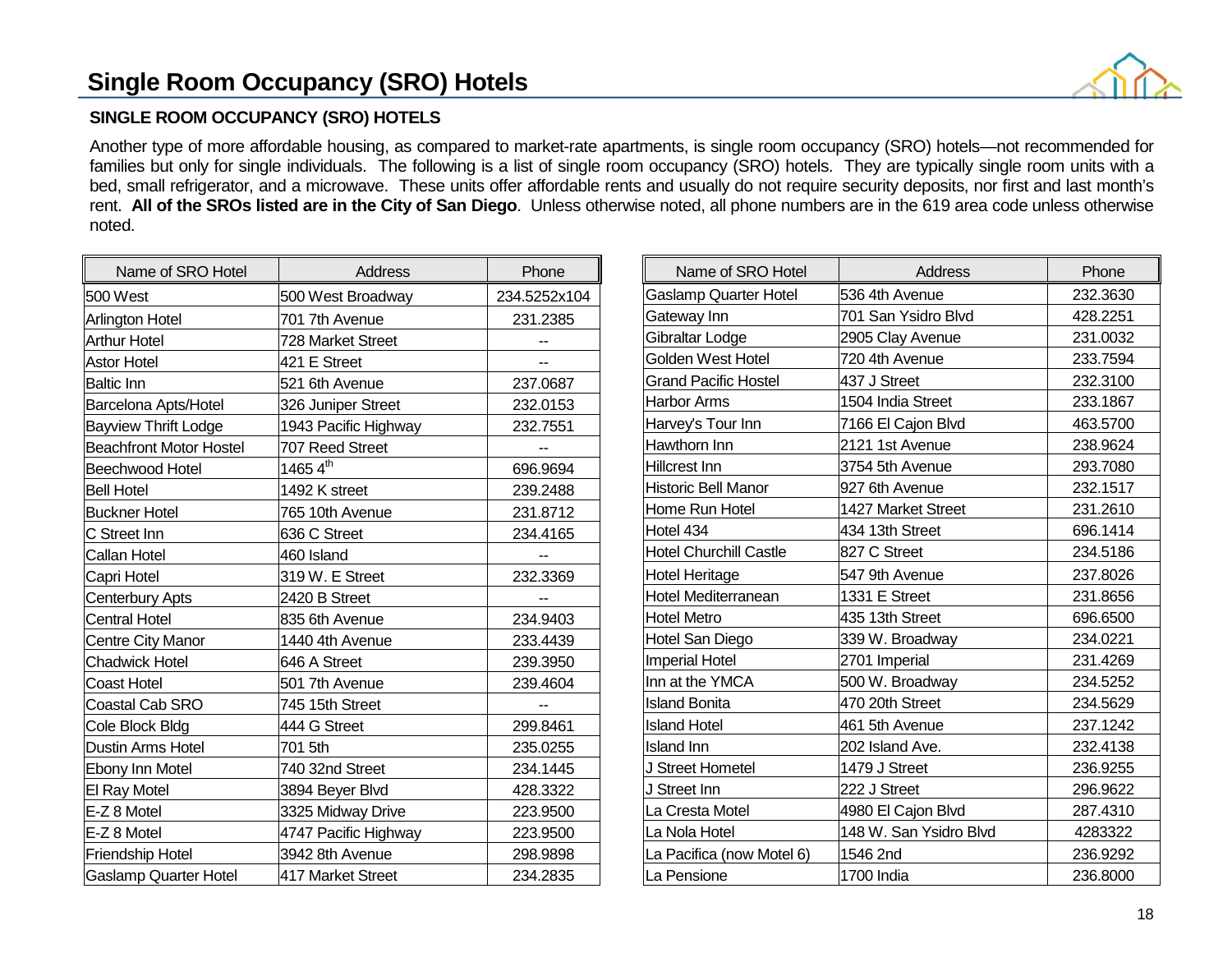# **Single Room Occupancy (SRO) Hotels**



| Name of SRO Hotel          | Address              | Phone    |
|----------------------------|----------------------|----------|
| Las Flores Hotel           | 725 4th Avenue       | 235.6820 |
| Leo Studios                | 1130 11th            | --       |
| Lewelyn Hotel              | 1322 5th Avenue      |          |
| Lido Bay Apts              | 825 Lido Court       |          |
| Lincoln Hotel              | 536 5th Avenue       | 232.2100 |
| Lynne Hotel                | 1010 8th Avenue      | 237.9662 |
| Mason Hotel                | 1345 5th Avenue      | 232.2100 |
| <b>Mitchell Apts</b>       | 901 10th Avenue      | 239.1639 |
| Modern Hotel               | 522 7th Avenue       | 237.9494 |
| Monte Carlo Hotel          | 1311 Market Street   |          |
| Montrose Hotel             | 717 4th Avenue       |          |
| Navajo Lodge               | 5721 El Cajon Blvd   | 583.1221 |
| New Life Hotel             | 950 12th Avenue      | 615.0915 |
| New Palace Hotel           | 1814 5th Avenue      | 235.2323 |
| Nile Apts                  | 3793 Park Blvd       | 223.2524 |
| No Name                    | 2035 Broadway        | 239.2278 |
| No name                    | 740 Cedar Street     | 501.8736 |
| No Name                    | 1703 Logan Avenue    |          |
| No Name                    | 727-33 11th Avenue   | 239.9568 |
| No Name                    | 1323 11th Avenue     |          |
| No Name                    | 554 15th Street      | --       |
| Old Town Budget Inn        | 4444 Pacific Highway | 260.8024 |
| <b>Owl Rooms</b>           | 515 5th Avenue       | 235.4617 |
| <b>Pacific Coast Motel</b> | 4702 Mission Blvd    |          |
| Pacifica Hotel             | 551 4th Avenue       | 235.9240 |
| Pacifica Villas            | 252 16th street      | 234.2239 |
| Palms Hotel                | 509 12th Avenue      | 232-7256 |
| Paris Hotel                | 759 4th Avenue       | 238.1833 |
| Park Regency               | 2309 5th Avenue      | 233.0287 |
| Peachtree                  | 901 F Street         | 233.1100 |
| Pickwick Hotel             | 132 W. Broadway      | 234.9200 |
| Pine Hotel                 | 1445 Front Street    | 238.9618 |
| Plaza Hotel                | 1037 4th             | 233.8165 |
| Poss. 1918 Broadway        | 1918 Broadway        | 232.8480 |

| Name of SRO Hotel          | Address                | Phone          |
|----------------------------|------------------------|----------------|
| <b>Princess Apartments</b> | 3947 5th Avenue        | 542.1476       |
| Ramada Inn                 | 830 6th Avenue         | 531.8877       |
| Rancho Chico               | 434 16th Street        | 231.7777       |
| Redwood Apts/Hotel         | 3105 5th Avenue        | 296.2356       |
| Regal Apartments           | 572 15th Street        | --             |
| <b>Reiss Hotel</b>         | 1468 1st Avenue        | 238.9618       |
| San Ysidro Hotel           | 133 W. San Ysidro Blvd | 428.2017       |
| Sanford Hotel              | 1301 5th Avenue        | 233.5596       |
| Sara Francis Hometel       | 943 10th Avenue        | 239.7272       |
| Simmons Hotel              | 542 6th Avenue         | 237.9920       |
| Southern Hotel             | 1159 6th Avenue        | 239.3808       |
| St. Paul Hotel             | 605 13th Avenue        | 233.1405       |
| <b>State Hotel</b>         | 341 E Street           | 557.7367       |
| Stingtree Hotel            | 538 5th Avenue         |                |
| Studio 819                 | 819 University         | 542.0819       |
| The Bottom Line            | 506 5th Avenue         |                |
| The Frey Block             | 325 Market             | 293.3118 x7    |
| The Newcastle              | 1425 C Street          | 260.8100       |
| The Newport                | 1443 C Street          |                |
| <b>Tivoli Tower</b>        | 620 Island             | 232.6754       |
| Traveler's San Diego Motel | 1060 Outer Road        | 423.2402       |
| Travelodge Hotel           | 643 E San Ysidro Blvd  | 428.2800       |
| <b>Trolley Court</b>       | 940 12th Avenue        | 239.0101       |
| Villa Caterina Res. Hotel  | 1654 Columbia          | 232.3400       |
| Villa Espanola Apts.       | 1903 K Street          | 696.7218       |
| Villagers Lodge            | 660 G Street           | 238.4100       |
| West Park Inn Hotel        | 1840 4th Avenue        | 236.1600       |
| William Penn Hotel         | 511 F Street           | 231.1344       |
| Wilsonia Apts/Hotel        | 1545 2nd Avenue        | 595.0078       |
| Windsor                    | 843 4th Avenue         | 531.9434       |
| Workman Hotel              | 1335 J Street          | 234.7771       |
| <b>YMCA SRO</b>            | 500 West Broadway      | 234.5252 x 104 |
| Yuma Hotel                 | 629 5th Avenue         | --             |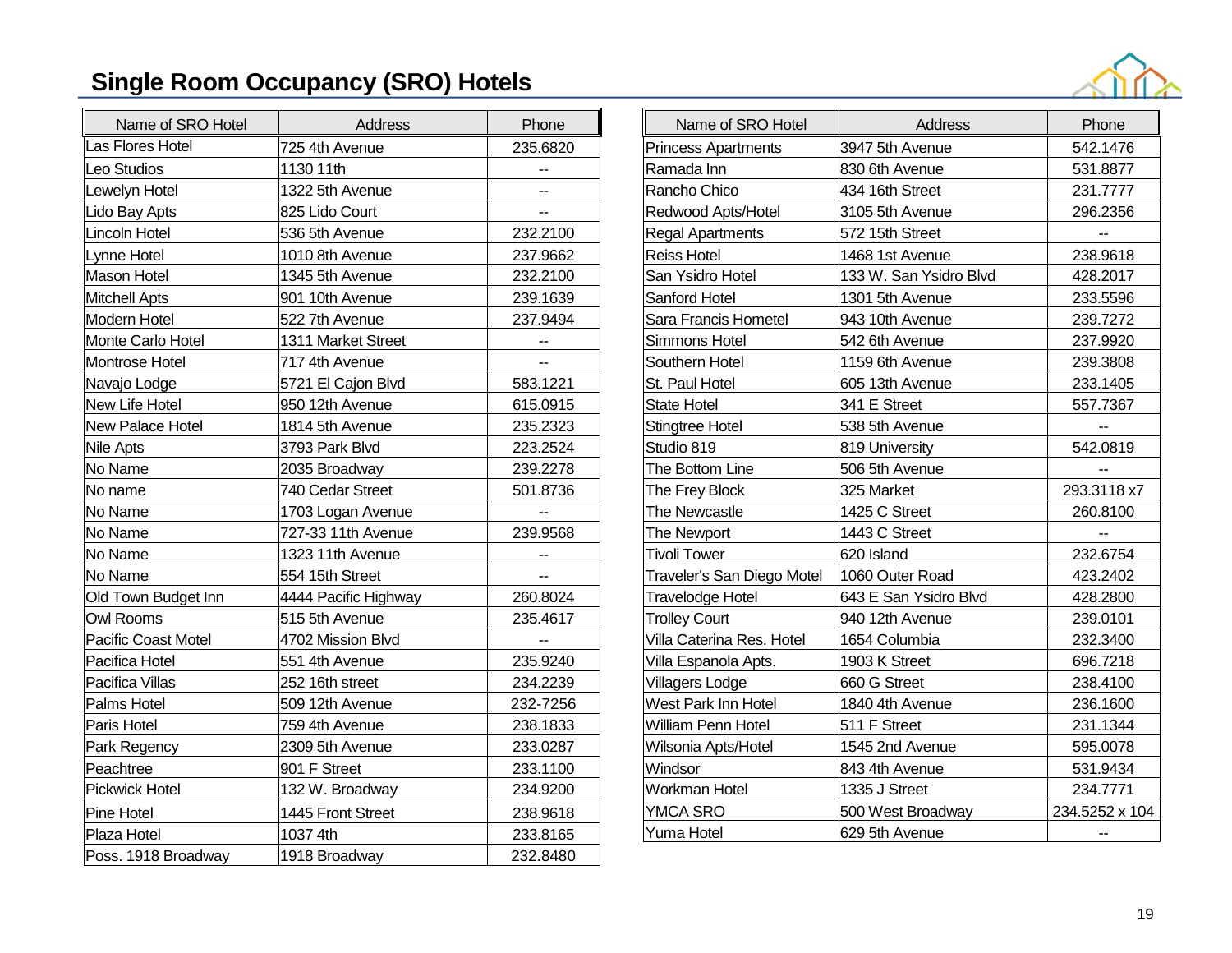### **Citywide Homeless Shelters**



### **CITYWIDE HOMELESS SHELTERS**

This list provides information on housing for the homeless in San Diego City. To learn about shelter openings and for other emergency housing information, please call the United Way Info Line: (619) 230-0997. Each type of housing is organized by region and then city. The 'Beds' column shows the number of beds at the shelter, not the number of empty beds. Additionally, refer to the 'Clientele' and 'Special Needs' population to determine whether you are eligible for service.

| Location  | <b>Agency</b>                             | Program                                      | <b>Address</b>           | <b>Zip</b> | <b>Phone</b> | <b>Clientele</b>                     | <b>Special Needs</b>                         | <b>Beds</b> | <b>Max</b><br><b>Stay</b> |
|-----------|-------------------------------------------|----------------------------------------------|--------------------------|------------|--------------|--------------------------------------|----------------------------------------------|-------------|---------------------------|
|           | <b>Emergency Shelters</b>                 |                                              |                          |            |              |                                      |                                              |             |                           |
| Regional  | Ecumenical Council of San Diego           | ISN Rot'l Shitr - North County<br>Inland     | 1880 3rd Ave. #13        | 92101      | 702.5399     | <b>General Homeless</b>              | <b>General Homeless</b>                      | 12          | 2 months                  |
| San Diego |                                           |                                              |                          |            |              |                                      |                                              |             |                           |
|           | <b>Catholic Charities</b>                 | Rachel's Night Shelter                       | 759 8th Ave.             | 92101      | 236.9074     | <b>Adult Women</b>                   | General Homeless                             | 35          | 6 months                  |
|           | <b>Center for Community Solutions</b>     | <b>Project Safehouse</b>                     | 4508 Mission Bay Dr.     | 92109      | 267.8023     | Women with Children                  | <b>Victims of Domestic</b><br>Violence       | 12          | 30 days                   |
|           | <b>Community Research Foundation</b>      | <b>Isis Center</b>                           | 892 27th St.             | 92154      | 575.4687     | Adult Men &/or Wmn                   | Severely Mentally III (SMI)                  | 12          | 14 days                   |
|           | Community Research Foundation             | Jary Barreto Crisis Center                   | 2865 Logan Ave.          | 92113      | 232.4357     | Adult Men &/or Wmn                   | Severely Mentally III (SMI)                  | 5           | 14 days                   |
|           | <b>Community Research Foundation</b>      | New Vistas Crisis Center                     | 734 10th Ave.            | 92101      | 239.4663     | Adult Men &/or Wmn                   | <b>SMI &amp; Substance Abuse</b><br>Treat.   | 14          | 1 month                   |
|           | Community Research Foundation             | Vista Balboa Crisis Center                   | 545 Laurel Street        | 92101      | 233.4399     | Adult Men &/or Wmn                   | Severely Mentally III (SMI)                  | 16          | 14 days                   |
|           | <b>County Mental Health Services</b>      | <b>Shelter Beds</b>                          | P.O. Box 85524, M/S-P542 | 92138-5524 | 692.8750     | Adult Men &/or Wmn                   | Severely Mentally III (SMI)                  | 6           | month                     |
|           | <b>County Mental Health Services</b>      | <b>Shelter Beds</b>                          | 3177 Oceanview Blvd      | 92113-1498 | 595.4400     | Adult Men &/or Wmn                   | Severely Mentally III (SMI)                  | 17          | 1 month                   |
|           | Ecumenical Council of San Diego           | ISN Rot'l Shltr - San Diego<br>Beaches       | 1880 3rd Ave. #13        | 92101      | 702.5399     | <b>General Population</b>            | <b>General Homeless</b>                      | 12          | 2 months                  |
|           | Ecumenical Council of San Diego           | ISN Rot'l Shltr - San Diego Inland           | 1880 3rd Ave. #13        | 92101      | 702.5399     | <b>General Population</b>            | General Homeless                             | 12          | 2 months                  |
|           | Ecumenical Council of San Diego<br>County | ISN Rot'l Shltr - Clairemont/ Kearny<br>Mesa | 120 Elm St.              | 92101      | 702.5399     | <b>General Population</b>            | <b>General Homeless</b>                      | 12          | 2 months                  |
|           | San Diego Rescue Mission                  | Nueva Vida Haven                             | 120 Elm St.              | 92101      | 819.1844     | Women with Children General Homeless |                                              | 60          | 30 days                   |
|           | San Diego Youth & Community<br>Services   | The Bridge                                   | 3151 Redwood St.         | 92104      | 521.3939     | Homeless Youth                       | General Homeless                             | 8           | 3 months<br>to 1yr        |
|           | San Diego Youth & Community<br>Services   | <b>The Storefront</b>                        | 1039 12th Ave.           | 92101      | 239.4688     | Homeless Youth                       | <b>General Homeless</b>                      | 20          | unlimited                 |
|           | <b>Volunteers of America</b>              | Detox                                        | 1111 Island              | 92101      | 232.517      | Adult Men &/or Wmn                   | Substance Abuse Treat.                       | 16          | 5 days                    |
|           | <b>Volunteers of America</b>              | Ten Day Program                              | 1111 Island              | 92101      | 232.5171     | Adult Men &/or Wmn                   | Substance Abuse Treat.                       | 20          | 10 days                   |
|           | <b>YWCA</b>                               | Casa de Paz                                  | P.O. Box 126398          | 92112-6398 | 239.0355     |                                      | Women with Children Victims of Dom. Violence | 30          | 2 months                  |
|           | Ecumenical Council of San Diego           | ISN Rot'l Shltr - South Bay                  | 1880 3rd Ave. #13        | 92101      | 702.5399     | <b>General Population</b>            | <b>General Homeless</b>                      | 12          | 2 months                  |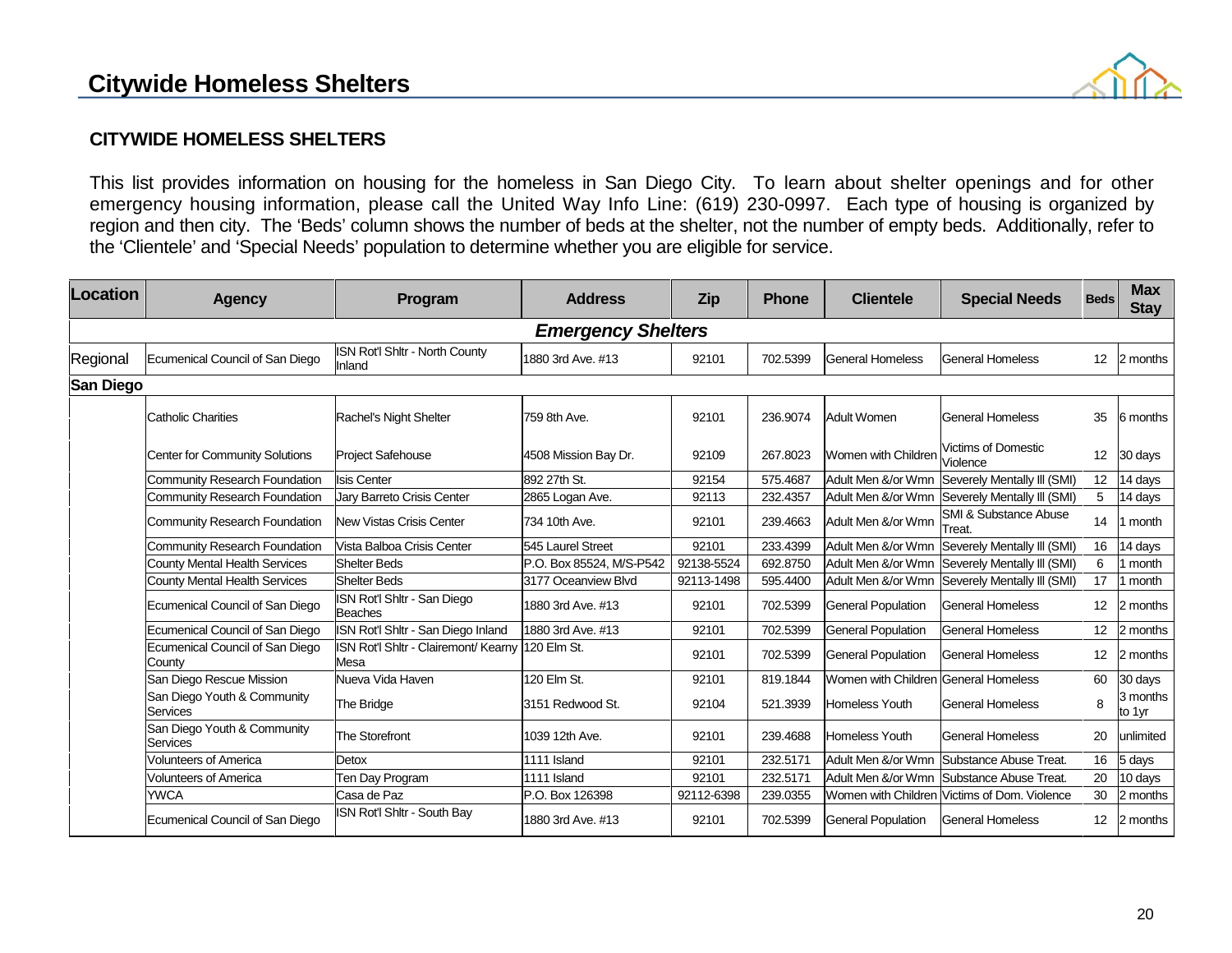

|                  |                                                                   |                                                           | <b>Permanent Supportive Housing</b> |            |              |                           |                                          |                 |                    |
|------------------|-------------------------------------------------------------------|-----------------------------------------------------------|-------------------------------------|------------|--------------|---------------------------|------------------------------------------|-----------------|--------------------|
| <b>San Diego</b> |                                                                   |                                                           |                                     |            |              |                           |                                          |                 |                    |
|                  | Center for Social Support and<br>Education                        | Shelter Plus Care-Tenant Based                            | 3152 University Ave.                | 92103      | 619-325-2773 | <b>General Population</b> | <b>HIV/AIDS</b>                          | 18              | unlimited          |
|                  | County of SD-Housing Authority                                    | Shelter Plus Care-Tenant Based                            | 3989 Ruffin Rd.                     | 92123      | 858.694.8796 | Fam with Children         | <b>General Homeless</b>                  | 92              |                    |
|                  | Pathfinders                                                       | <b>Shelter Plus Care</b>                                  | 3806 Grim Avenue                    | 92104      | 260.1605     | <b>Adult Men</b>          | <b>SMI and Substance Abuse</b><br>Treat. | 17 <sup>2</sup> | 24<br>months       |
|                  | St. Vincent de Paul, Inc.                                         | <b>Village Place</b>                                      | 32 17th Street                      | 92101      | 687.1074     | Adult Men &/or Wmn        | General Homeless                         | 150             | unlimited          |
|                  | <b>Stepping Stone</b>                                             | Our House                                                 |                                     |            | 584.4010     | Adult Men &/or Wmn        | <b>HIV/AIDS/Sub Abuse</b>                | 10              |                    |
|                  | <b>Stepping Stone</b>                                             | Recovery Home                                             |                                     | 92105      | 584.4010     | Adult Men &/or Wmn        | HIV/AIDS/Sub Abuse                       | 16              | 9 months           |
|                  | The Association for Community<br><b>Housing Solutions (TACHS)</b> | Del Mar Apartments                                        | 1901 First Avenue, Ste.<br>152      | 92101      | 235.9217     | Adult Men &/or Wmn        | Severely Mentally III (SMI)              | $\overline{22}$ | Unlimited          |
|                  | The Association for Community<br><b>Housing Solutions (TACHS)</b> | Reese Village Apartments                                  | 1901 First Avenue, Ste.<br>152      | 92101      | 235.9217     | Adult Men &/or Wmn        | Severely Mentally III (SMI)              | 18              | Unlimited          |
|                  | Townspeople                                                       | 51 <sup>st</sup> Street                                   |                                     | 92115      | 295.8802     | Adult Men &/or Wmn        | <b>HIV/AIDS</b>                          | 24              | Unlimited          |
|                  |                                                                   |                                                           | <b>Transitional Shelters</b>        |            |              |                           |                                          |                 |                    |
| San Diego        |                                                                   |                                                           |                                     |            |              |                           |                                          |                 |                    |
|                  | <b>Catholic Charities</b>                                         | House of Rachel                                           | 349 Cedar St.                       | 92101      | 696.0873     | <b>Adult Women</b>        | <b>General Homeless</b>                  | 5               | $8 - 24$<br>months |
|                  | <b>Center for Community</b><br>Solutions                          | <b>Next Step</b>                                          | 4508 Mission Bay Dr.                | 92109      | 697.7477     | Fam with Children         | <b>Victims of Domestic</b><br>Violence   | 10              | 1 year             |
|                  | <b>Community Research</b><br>Foundation                           | 10th Avenue Apartments-Semi-<br>Supervised Living Project | 743 10th Ave.                       | 92101      | 233.7757     | Adult Men &/or Wmn        | Severely Mentally III (SMI)              | 28              | 6 months           |
|                  | CRASH, Inc.                                                       | Golden Hill House 2                                       | 446 26th Street, 5th<br>Floor       | 92102      | 239.9691     | Adult Men &/or Wmn        | Substance Abuse Treat.                   | 62              | 6 months           |
|                  | CRASH, Inc.                                                       | Short-Term City Heights                                   | 4161 Marlborogh                     | 92105      | 282.7274     | <b>Adult Men</b>          | Substance Abuse Treat.                   | 2               | 3 months           |
|                  | CRASH, Inc.                                                       | Short-Term Two                                            | 4890 67th St.                       | 92115      | 233.8054     | <b>Adult Women</b>        | Substance Abuse Treat.                   | $\overline{25}$ | 3 months           |
|                  | Crossroads                                                        | Crossroads Recovery Home                                  | 3594 4th Ave.                       | 92103      | 296.1151     | <b>Adult Women</b>        | Substance Abuse Treat.                   | 20              | 6 months           |
|                  | Ecumenical Council of<br>San Diego                                | El Nido                                                   | P.O. Box 3628                       | 92163      | 563.9878     | Women with Children       | Victims of Domestic<br>Violence          | 45              | 12<br>months       |
|                  | Episcopal Community<br><b>Svcs</b>                                | Julian's Anchorage                                        | 3565 Seventh Ave.                   | 92103      | 667.4072     | Women with Children       | <b>Victims of Domestic</b><br>Violence   | 18              | 18<br>months       |
|                  | Episcopal Community<br><b>Svcs</b>                                | Safe Haven Transitional Shelter                           | 2822 5th Ave.                       | 92103      | 692.0008     | Adult Men &/or Wmn        | Severely Mentally III (SMI)              | 19              | unlimited          |
|                  | <b>Heartland House</b>                                            | <b>Heartland House</b>                                    | 5855 Streamview Dr.                 | 92105      | 287.5460     | <b>Adult Men</b>          | Substance Abuse Treat.                   | 26              | 12<br>months       |
|                  | House of Metamorphosis                                            | House of Metamorphosis                                    | 2970 Market St.                     | 92102      | 236.9492     | Adult Men &/or Wmn        | Substance Abuse Treat.                   | $\overline{7}$  | 12<br>months       |
|                  | <b>MAAC Project</b>                                               | Casa de Milagros                                          | 1127 S. 38th St.                    | 92113      | 262.4002     | Adult Women               | Substance Abuse Treat.                   | $\overline{2}$  | 12<br>months       |
|                  | <b>PACTO</b>                                                      | Truax House                                               | P.O. Box 86793                      | 92138-6793 | 725.0946     | <b>Adult Men</b>          | <b>HIV/AIDS</b>                          | 6               | $6-8$<br>months    |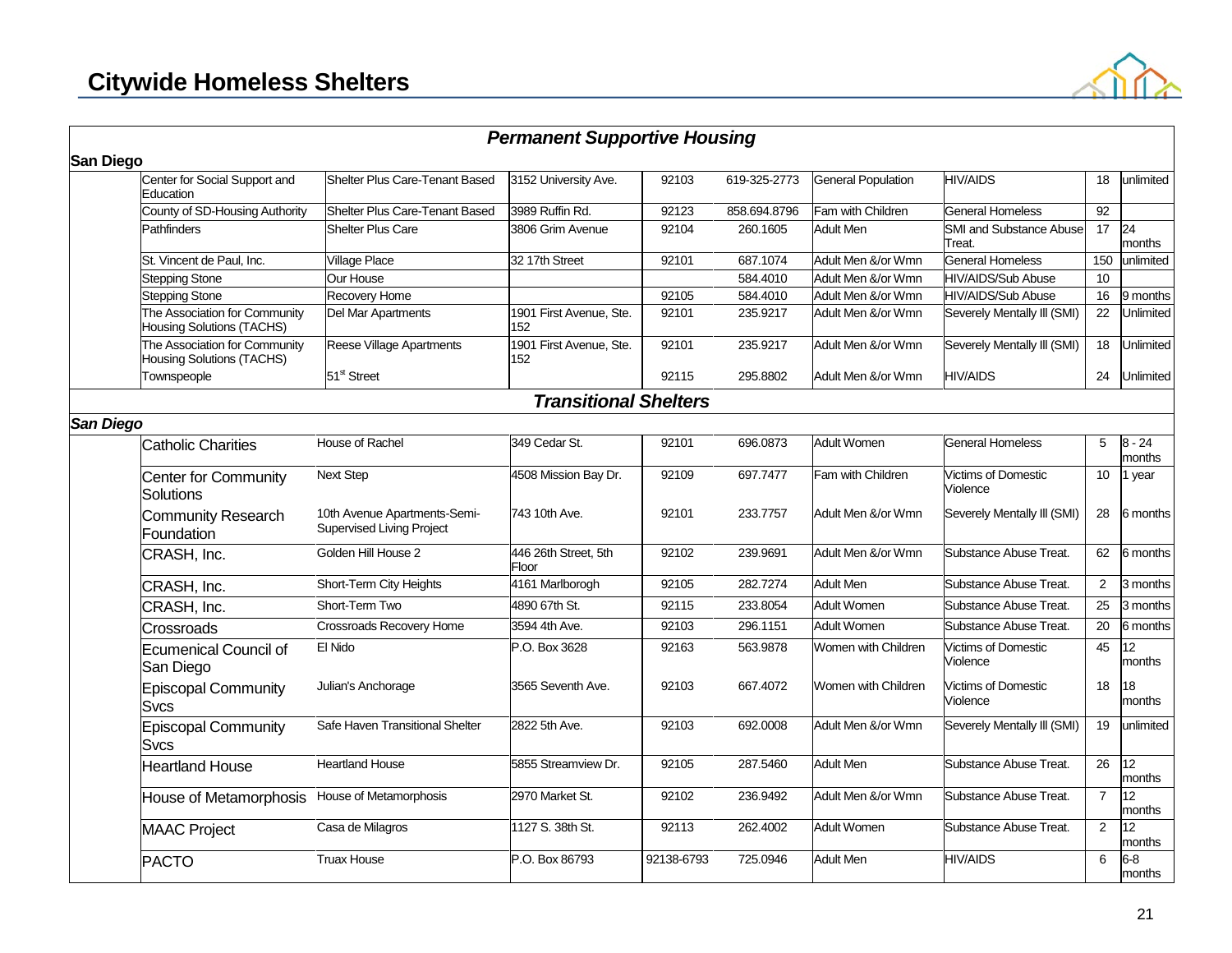# **Citywide Homeless Shelters**



| <b>PACTO Latino</b>                            | Casa del Sol                                | P.O. Box 86793              | 92138-6793 | 725.0946                  | <b>Adult Women</b>  | <b>HIV/AIDS</b>                        | 9                | $6-8$<br>months           |
|------------------------------------------------|---------------------------------------------|-----------------------------|------------|---------------------------|---------------------|----------------------------------------|------------------|---------------------------|
| Pathfinders                                    | Pathfinders                                 | 2980 Cedar St.              | 92102      | 239.7370                  | <b>Adult Men</b>    | Substance Abuse Treat.                 | 39               | 9 months                  |
| Presbyterian Crisis Center Home Run            |                                             | 2459 Market St.             | 92102      | 232.2753                  | Fam with Children   | <b>General Homeless</b>                |                  |                           |
| San Diego Rescue<br><b>Mission</b>             | Men's Center                                | 120 Elm St.                 | 92101      | 687.3720                  | <b>Adult Men</b>    | <b>General Homeless</b>                | 200              | 18<br>months              |
| San Diego Rescue<br><b>Mission</b>             | Women and Children's Center                 | 120 Elm St.                 | 92101      | 687.3720                  | Women with Children | <b>General Homeless</b>                | $\overline{75}$  | 18<br>months              |
| San Diego Safe Harbor, Inc.                    | Safehouse Program                           | P.O. Box 90886              | 92169-2886 | 858.459.7627              | <b>Adult Men</b>    | <b>General Homeless</b>                | 12               | 24 months                 |
| San Diego Youth &<br><b>Community Services</b> | Take Wing                                   | 3255 Wing St., No. 500      | 92110      | 221.8610 x275             | Homeless Youth      | <b>General Homeless</b>                | 20               | 18<br>months              |
| Sanctuary                                      | <b>Bridges</b>                              | P.O. Box 7162               | 92167      | 523.6060                  | Women with Children | <b>Victims of Domestic</b><br>Violence | 33               | 18<br>months              |
| Senior Community Center Day Service Centers    |                                             | 928 Broadway Street         | 92101      | 235.6538                  | Adult Men &/or Wmn  | <b>General Homeless</b>                | 20               | $1 - 2$<br>months         |
| St. Vincent de Paul<br>Village, Inc.           | <b>Family Living Center</b>                 | 1501 Imperial Ave.          | 92101      | 233.8500x1241             | Fam with Children   | General Homeless                       | 110              | 24<br>months              |
| St. Vincent de Paul<br>Village, Inc.           | Joan Kroc Center - Men's Program            | 1501 Imperial Ave.          | 92101      | 233.8500x1241             | <b>Adult Men</b>    | <b>General Homeless</b>                | 30               | 24<br>months              |
| St. Vincent de Paul<br>Village, Inc.           | Joan Kroc Center for Families               | 1501 Imperial Ave.          | 92101      | 233.8500x1241             | Fam with Children   | <b>General Homeless</b>                | 133              | 4 months                  |
| St. Vincent de Paul<br>Village, Inc.           | <b>Josue Homes</b>                          | 3350 "E" Street             | 92102      | 667.2610                  | Adult Men &/or Wmn  | <b>HIV/AIDS</b>                        | 26               | $1 - 18$<br>months        |
| St. Vincent de Paul<br>Village, Inc.           | Men's Fresh Start (Bishop Maher<br>Center)  | 1501 Imperial Ave.          | 92101      | 233.8500x1241             | <b>Adult Men</b>    | <b>General Homeless</b>                | 150              | 24<br>months              |
| St. Vincent de Paul<br>Village, Inc.           | Paul Mirabile Center (Men's<br>Program)     | 1501 Imperial Ave.          | 92101      | 233.8500x4447             | <b>Adult Men</b>    | <b>General Homeless</b>                | 270              | 6 months                  |
| St. Vincent de Paul<br>Village, Inc.           | Paul Mirabile Center (Women's<br>Program)   | 1501 Imperial Ave.          | 92101      | 233.8500x4447 Adult Women |                     | <b>General Homeless</b>                | 80               | 6 months                  |
| St. Vincent de Paul<br>Village, Inc.           | S.T.E.P for Single Women                    | 1501 Imperial Ave.          | 92101      | 233.8500x1241             | <b>Adult Women</b>  | <b>General Homeless</b>                | 35               | 24<br>months              |
| St. Vincent de Paul<br>Village, Inc.           | <b>Toussaint Teen Center</b>                | 1404 5th Ave                | 92101      | 687.1080 X200             | Homeless Youth      | Youth on their own                     | 35               | 24<br>months              |
| <b>Stepping Stone</b>                          | Enya House                                  | 106 Robinson Ave.           | 92103      | 584.4010                  | Adult Men &/or Wmn  | HIV/AIDS & Sub Abuse                   | 10               | 18<br>months              |
| The Salvation Army                             | <b>Adult Rehabilitation</b>                 | 1335 Broadway               | 92101      | 239.4037                  | Adult Men &/or Wmn  | Substance Abuse Treat.                 | $\frac{125}{25}$ | 6 months                  |
| The Salvation Army                             | Door of Hope - Haven Program                | 2799 Health Center Dr.      | 92123      | 858.279.1100              | Homeless Youth      | Youth on their own                     | 40               | 2 years<br>or until<br>18 |
| The Salvation Army                             | Door of Hope- Transitional Living<br>Center | 2799 Health Center<br>Drive | 92123      | 858 279.1100              | Women with Children | <b>General Homeless</b>                | 36               | 12                        |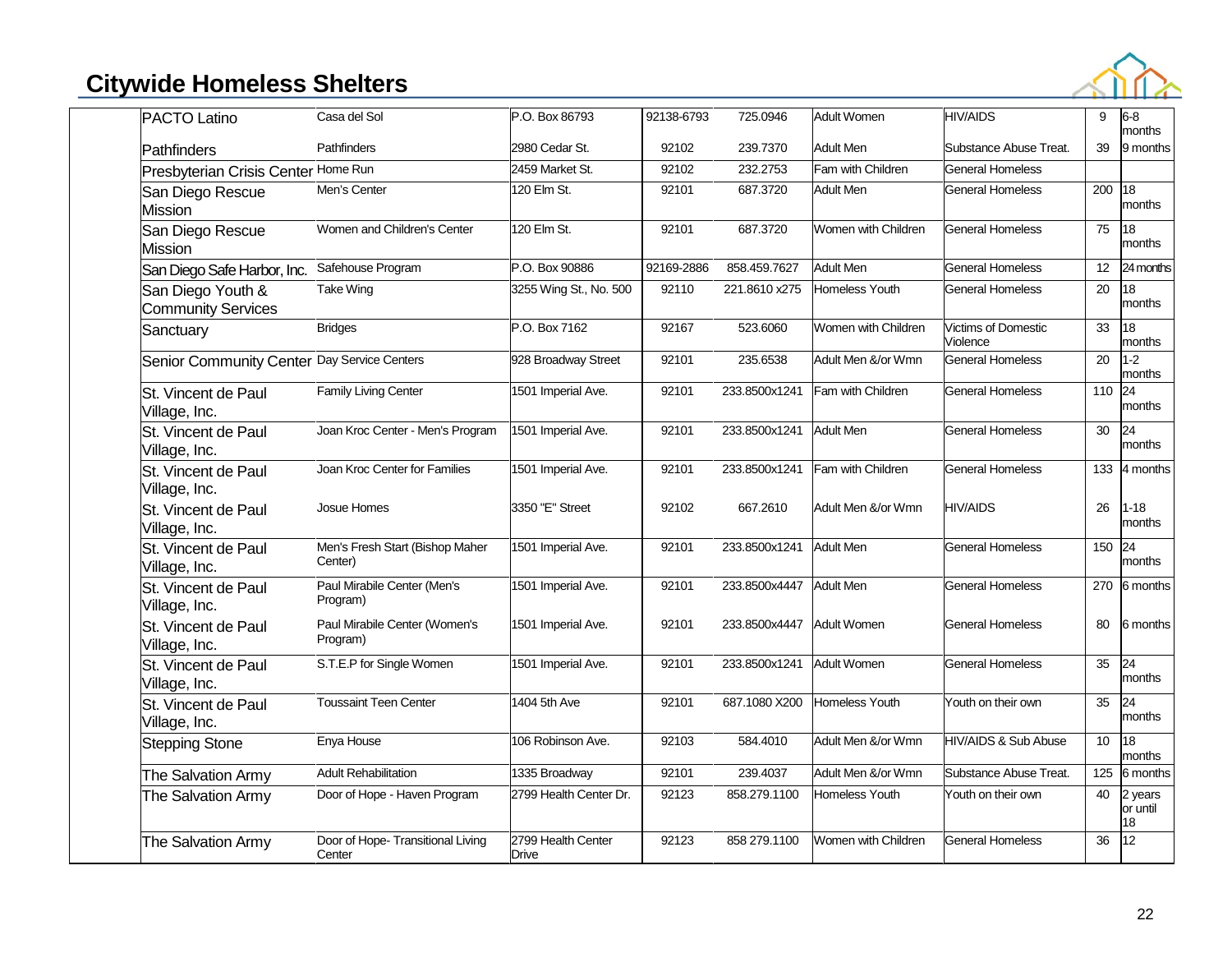### **Citywide Homeless Shelters**



|           | The Salvation Army                                    | <b>Emergency Lodge</b>                        | 726 "F" St.                                          | 92101             | 231.6030       | Fam with Children             | <b>General Homeless</b>                | 57  | $3-4$<br>month<br>average |
|-----------|-------------------------------------------------------|-----------------------------------------------|------------------------------------------------------|-------------------|----------------|-------------------------------|----------------------------------------|-----|---------------------------|
|           | The Salvation Army                                    | <b>STEPS</b>                                  | 825 Seventh Ave.                                     | 92101             | 231.6000x2451  | <b>Adult Men</b>              | <b>General Homeless</b>                | 42  | 12 months                 |
|           | <b>Tradition One</b>                                  | <b>Tradition One - Men</b>                    | 4104 Delta St.                                       | 92113             | 264.0141       | Adult Men                     | Substance Abuse Treat.                 | 47  | 18<br>months              |
|           | <b>Tradition One</b>                                  | <b>Tradition One - Women</b>                  | 4104 Delta St.                                       | 92113             | 266.0529       | <b>Adult Women</b>            | Substance Abuse Treat.                 | 8   | 18<br>months              |
|           | Turning Point Home of<br>San Diego, Inc.              | <b>Turning Point Home</b>                     | 1315 25th St.                                        | 92102             | 233.0067       | <b>Adult Women</b>            | Substance Abuse Treat.                 | 5   | 12<br>months              |
|           | <b>United States Mission</b>                          | Men's Shelter                                 | 2611 "G" St.                                         | 92102             | 238.0965       | <b>Adult Men</b>              | <b>General Homeless</b>                | 17  | unlimited                 |
|           | <b>United States Mission</b>                          | Women's Shelter                               | 2611 "G" St.                                         | $\frac{1}{92102}$ | 238.0965       | <b>Adult Women</b>            | <b>General Homeless</b>                | 4   | unlimited                 |
|           | Vietnam Veterans of San<br>Diego                      | Mahedy House                                  | 866 24th St.                                         | 92102             | 497.0142       | Adult Men &/or Wmn            | SMI & Substance Abuse<br>Treat.        | 14  | 2 years                   |
|           | Vietnam Veterans of San<br>Diego                      | <b>Rehabilitation Center</b>                  | 4141 Pacific Highway                                 | 92110             | 497.0142       | Adult Men &/or Wmn            | SMI & Substance Abuse<br>Treat.        | 87  | 1 year                    |
|           | <b>Volunteers of America</b>                          | Amigos Sobrios                                | 741 11th Ave.                                        | 92101             | 232.7754       | <b>Adult Men</b>              | Substance Abuse Treat.                 | 14  | 6 months                  |
|           | Volunteers of America                                 | Sobriety House - Men                          | 1111 Island                                          | 92101             | 232.5171       | <b>Adult Men</b>              | Substance Abuse Treat.                 | 28  | 6 months                  |
|           | <b>Volunteers of America</b>                          | Sobriety House - Women                        | 1111 Island                                          | 92101             | 232.5171       | <b>Adult Women</b>            | Substance Abuse Treat.                 | 6   | 6 months                  |
|           | <b>Way Back</b>                                       | Way Back                                      | 2516 "A" St.                                         | 92102             | 235.0592       | <b>Adult Men</b>              | Substance Abuse Treat.                 | 18  | 6 months                  |
|           | <b>YMCA</b>                                           | Oz San Diego                                  | 3304 Idlewild Wy.                                    | 92117             | 858.270.8213   | <b>Homeless Youth</b>         | <b>General Homeless</b>                | 10  | 14 days                   |
|           | <b>YMCA</b>                                           | Turning Point, Transitional Living<br>Program | 4145 Swift Ave. #1                                   | 92104             | 619 640.9774   | Homeless Youth                | <b>General Homeless</b>                | 24  | 18<br>months              |
|           | <b>YWCA</b>                                           | Passages                                      | 1012 "C" Street                                      | 92101             | 239.0355       | <b>Adult Women</b>            | <b>Victims of Domestic</b><br>Violence | 80  | 24<br>months              |
|           |                                                       |                                               | <b>Vouchers</b>                                      |                   |                |                               |                                        |     |                           |
|           | San Diego - Call United Way Info line at 619.230.0997 |                                               |                                                      |                   |                |                               |                                        |     |                           |
|           | <b>Catholic Charities</b>                             | <b>Hotel Voucher</b>                          | 349 Cedar Street                                     | 92101             | 231.2828       | Fam with Children             | <b>General Homeless</b>                |     |                           |
|           | San Diego Youth &<br><b>Community Services</b>        | <b>Hotel Voucher</b>                          | 5041 Newport Avenue                                  | 92107             | 225.9305       | <b>Families with Children</b> | <b>General Homeless</b>                |     |                           |
|           |                                                       |                                               | Winter Shelters - Open December 15 through March 15. |                   |                |                               |                                        |     |                           |
| San Diego |                                                       |                                               |                                                      |                   |                |                               |                                        |     |                           |
|           | St. Vincent de Paul<br>Village, Inc.                  | Seasonal (Family Overflow)                    | 1501 Imperial Ave.                                   | 92101             | 233.8500 x1241 | Adult Men &/or Wmn            | <b>General Homeless</b>                | 90  | 3 months                  |
|           | St. Vincent de Paul<br>Village, Inc.                  | Seasonal (PMC Overflow)                       | 1501 Imperial Ave.                                   | 92101             | 233.8500 x4447 | Adult Men &/or Wmn            | <b>General Homeless</b>                | 190 | 3 months                  |
|           | St. Vincent de Paul<br>Village, Inc.                  | <b>Winter Shelter</b>                         | 1501 Imperial Ave.                                   | 92101             | 233.8500 x4447 | Adult Men &/or Wmn            | <b>General Homeless</b>                | 200 | 3 months                  |
|           | Vietnam Veterans of San<br>Diego                      | <b>Winter Shelter</b>                         | 4141 Pacific Highway                                 | 92110             | 223.5894       | Single Men                    | Veterans                               | 150 | 3 months                  |
|           | <b>YWCA</b>                                           | <b>Family Seasonal Shelter</b>                | 1449 9th Ave.                                        | 92101             | 239.0355       | Fam. with Children            | <b>General Homeless</b>                | 150 |                           |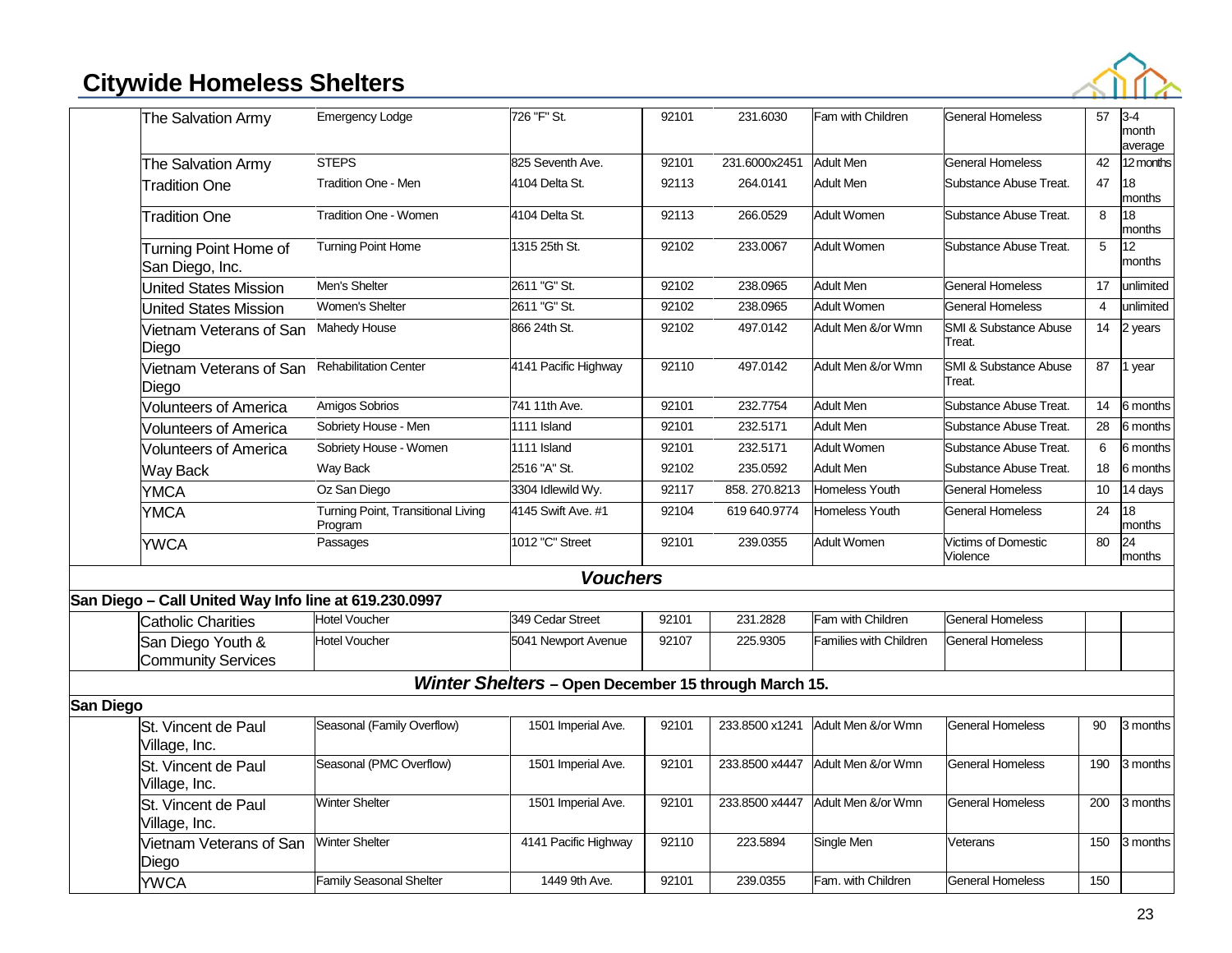

### **FAIR HOUSING**

The City of San Diego, under the direction of the U.S. Department of Housing and Urban Development (HUD), enforces the Fair Housing Act. The Act is designed to reduce discrimination in the housing rental, sales, lending, and insurance markets on the basis of race, sex, color, religion, national origin, familial status (presence of children), or handicap.

The City of San Diego contracts with the Fair Housing Council of San Diego and The Center for Social Services Advocacy to administer Fair Housing programs. The Council provides education, outreach, and referrals to the public, and operates Fair Housing programs such as the Affirmative Fair Housing Marketing Program. (See next section for phone numbers.)

### **COUNTY-WIDE AFFORDABLE HOUSING**

To review a list of affordable housing in other San Diego County communities/cities, please visit [www.sdcounty.ca.gov/sdhcd](http://www.sdcounty.ca.gov/sdhcd) for more information.

### **SUPPORT SERVICE AGENCY CONTACTS**

If you need more than help with affordable housing and could benefit from other services, the following list provides information on several resources offered in the region. You might also look in your phone book under "Community Services," sometimes in the beginning of the phone book.

| Program                                 | <b>Telephone &amp; Web Site</b> |
|-----------------------------------------|---------------------------------|
| <b>Debt/Credit Counseling</b>           |                                 |
| <b>Consumer Credit Counseling Svcs.</b> | 619.497.0200; 888.298.2227      |
| of San Diego County                     | www.cccssdic.org                |
| <b>Credit Counselors of California</b>  | 619.808.7526; 800.947.3752      |
|                                         | www.credit.org                  |
| <b>Drug/Alcohol Abuse Treatment</b>     |                                 |
| (residential programs)                  |                                 |
| <b>Home Quest</b>                       | 619.232.3222                    |
| MITE                                    | 619.239.4037                    |
| Salvation Army Adult Rehab Center       | 619.440.4801                    |
| Second Chance                           | 619.687.1361                    |
| <b>Stepping Stone</b>                   | 619.584.4010                    |
| Vietnam Veterans of San Diego           | 619.497.0142                    |

| Program                                             | <b>Telephone &amp; Web Site</b> |
|-----------------------------------------------------|---------------------------------|
|                                                     |                                 |
| <b>Emergency</b>                                    |                                 |
| Shelter & Transitional housing United Way INFO-line |                                 |
|                                                     |                                 |
| Greater San Diego                                   | 619.230.0997                    |
| North County                                        | 760.740.0997                    |
| North County Coastal                                | 760.943.0997                    |
| Outlying areas only                                 | 800.227.0997                    |
| <b>Homeless Prevention &amp;</b>                    |                                 |
| <b>Rapid Re-housing</b>                             |                                 |
| <b>Housing Opportunities Collaborative</b>          | 619.283.2200 Ext. 5             |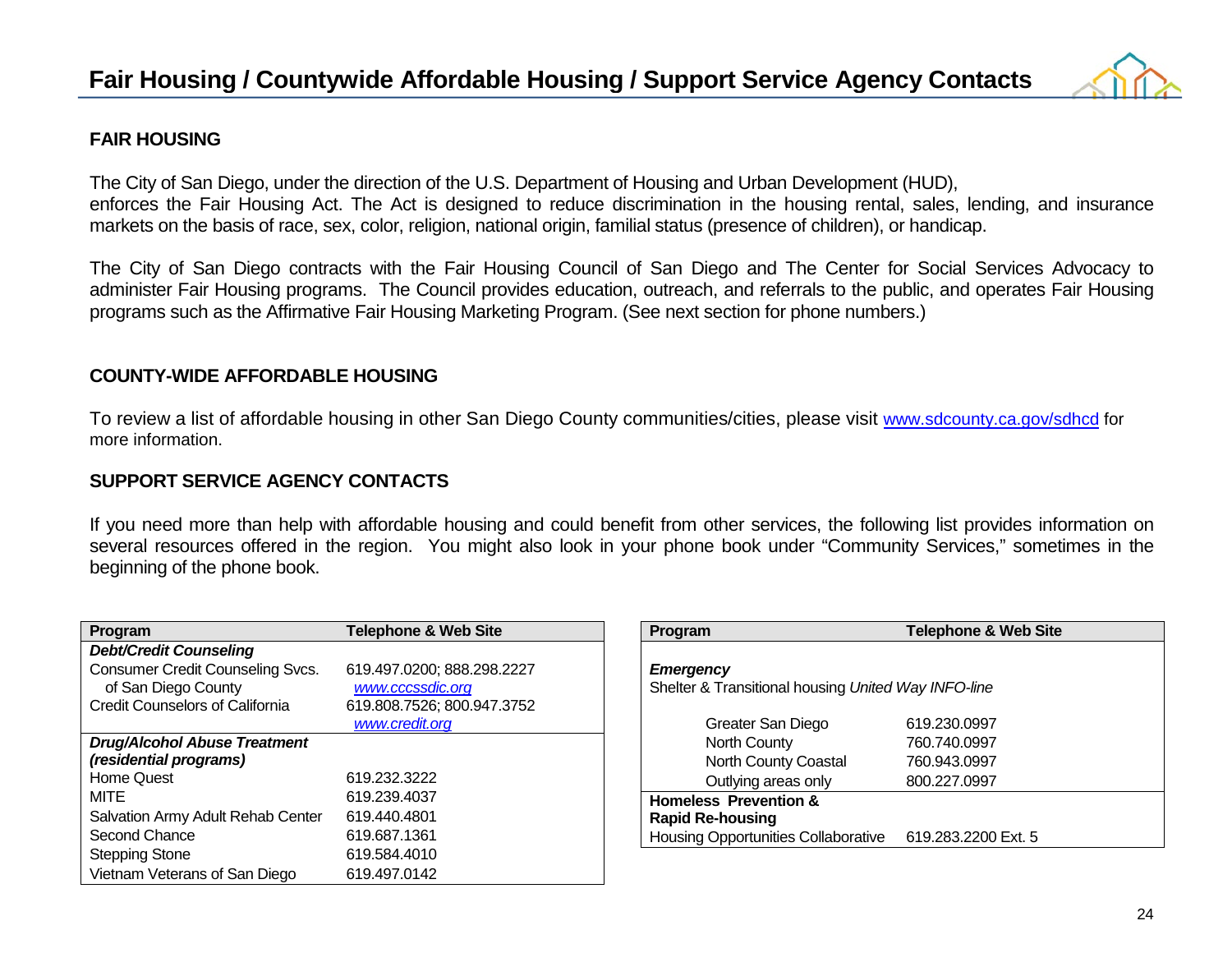### **Support Service Agency Contacts**